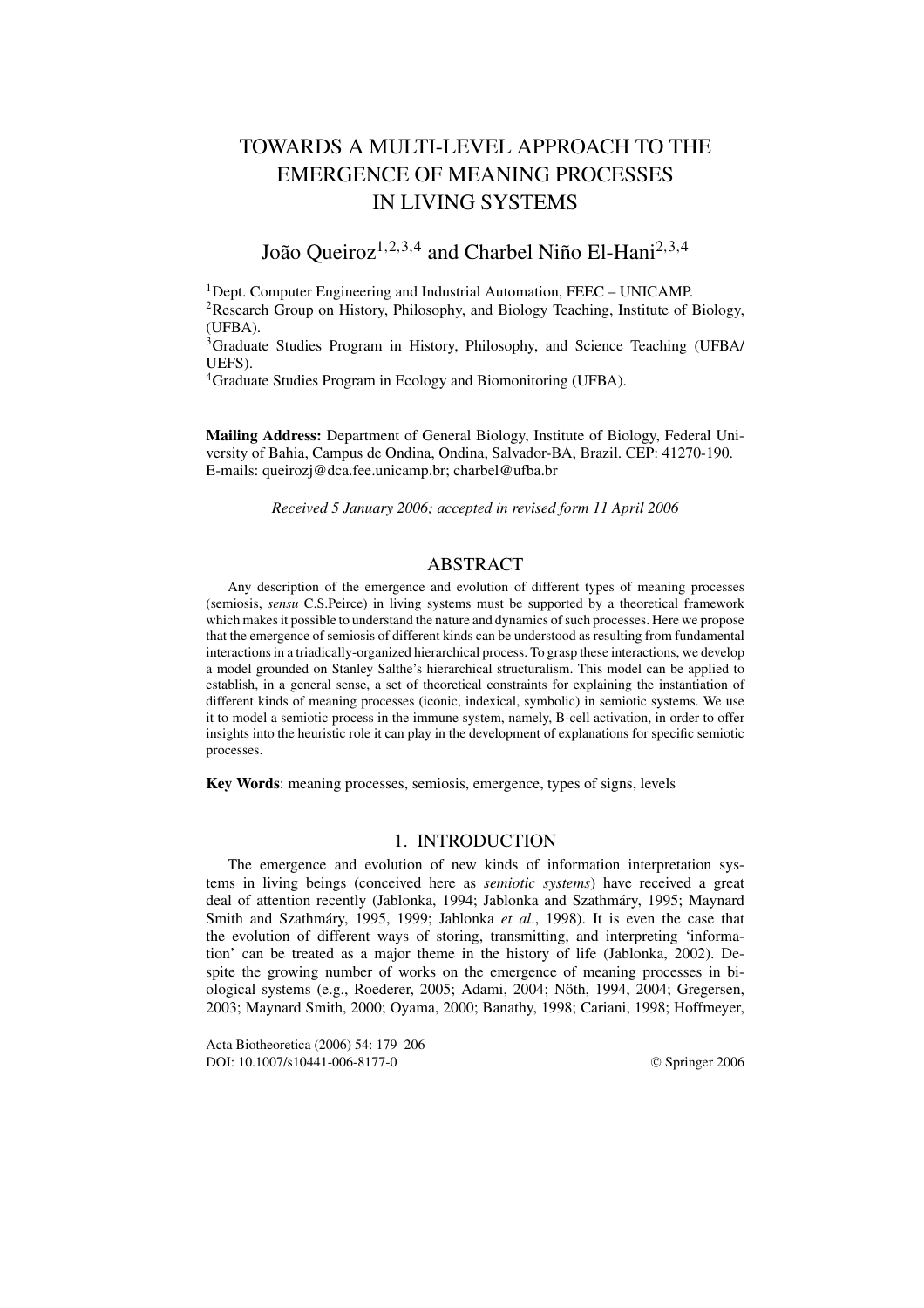1996; Emmeche and Hoffmeyer, 1991), it is still the case that a careful analysis of central concepts in such an endeavor, such as 'meaning' and 'emergence', has to be developed.

Any description of the emergence of different types of meaning processes in biological systems must be supported by a theoretical framework which makes it possible to understand the nature and dynamics of such processes. We argue in this paper that a proper basis for developing such a framework is found in C. S. Peirce's theory of signs. From the perspective of this theory, meaning processes are defined as semiosis, a triadic irreducible and processual relationship between signs, objects, and interpretants (see below). Thus, the problem of the emergence of meaning processes in biological systems can be treated in parallel with the problem of the emergence of semiosis in semiotic systems. Furthermore, a theoretical framework capable of addressing these processes in living beings should describe a transition from reactive to semiotic systems,<sup>1</sup> and from iconic and indexical to symbolic systems. In this paper, we are particularly interested in discussing some theoretical requisites for building such a framework which follows from a Peircean account of meaning processes. We are guided by a long-standing idea, found in works, for instance, by Pietarinen (2005), Freadman (2004), Hookway (2002),

<sup>&</sup>lt;sup>1</sup> According to Nolfi (2002), reactive systems "are systems in which sensors and motors are directly linked and which always react to the same sensory state with the same motor action. In these systems internal states, if any, play a comparatively limited role in determining the motor output of the system." By contrast, we can say that in semiotic systems internal states are crucial for the interpretation of outer states perceived through sensory apparatuses, and, as sign interpretation plays a fundamental role in the processes through which the system answers to environmental cues, different actions can result from the same sensory stimulus, depending on the relationships established within the system and between the system and its environment. Thus, the responses of semiotic systems to sensory stimuli are contingent, and, as Peter Cariani (personal communication) reminded us, the internal memory of the system and the degree of separation of sensory inputs and motor/behavioral outputs via successive layers of representation have to be taken in due account. The contingency of the system's responses upon its internal states is a fundamental feature of learning processes through which subsequent inputs are contextualized and some responses become more likely than others in the semiotic system. The distinction between reactive and semiotic systems can be extended to account for a distinction within a living system (notwithstanding its general semiotic nature) between reactive and semiotic processes. In our view, it is not the case that the qualification 'semiotic' should be added in an indiscriminate manner to all functional processes in organisms. It is not the case, for instance, that every enzymatic reaction in a biosynthetic pathway will be a semiotic process, even though that reaction can answer to regulation via signaling pathways. The enzymatic reaction can be simply a reactive process, in which, once an input is present (say, in the form of a substrate plus a regulatory molecule), the same product (output) will always follow. In this case, the regulation of the reaction will be semiotic (given the involvement of a signaling process), but the reaction in itself will not turn out to be equally semiotic for being regulated in such a manner. In our understanding, this would be an overextension of a characteristic of the signaling pathway to the event or pathway regulated by it.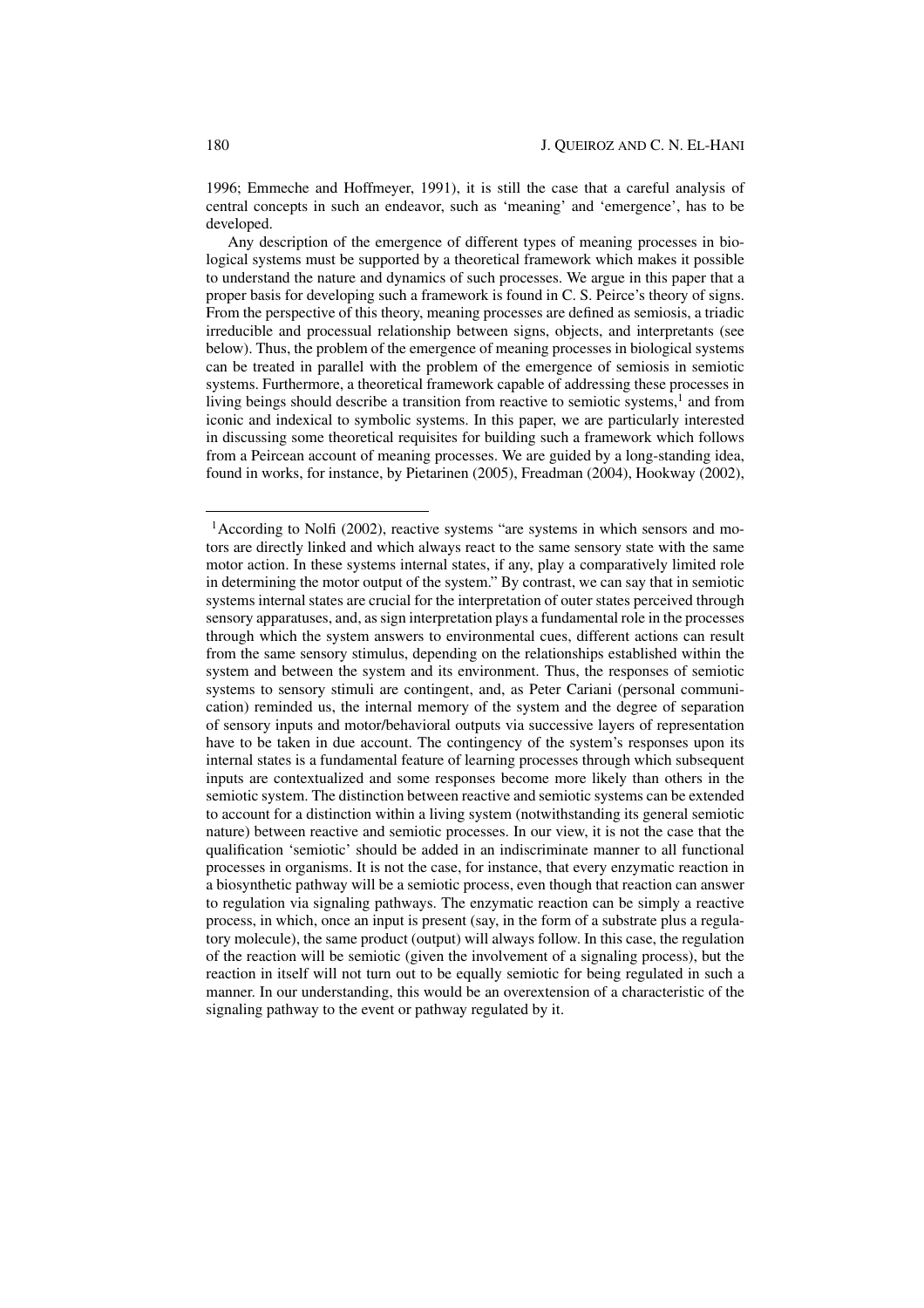Bergman (2000a,b), Deacon (1997), Fetzer (1997, 1988), Houser *et al.* (1997); Noble and Davidson (1996), Emmeche (1991), and Ransdell (1977), that the semiotics of C. S. Peirce offers powerful tools for the investigation of meaning, language and communication.

We assume, first, that semiosis can be fruitfully treated as an emergent process. We follow Rescher in his definition of a "process" as "... a coordinated group of changes in the complexion of reality, an organized family of occurrences that are systematically linked to one another either causally or functionally" (Rescher, 1996, p. 38). Rosenthal (1994, p. 27) argues that "meanings" should be understood as relational structures that emerge from behavioral patterns. A precise interpretation of this statement – with which we basically agree – demands a clear understanding about the characterization of structures as emergent systemic properties. Furthermore, it also depends on a good grasp of the relationship between emergent properties and processes, observed at a higher level in a system, and patterns of behavior observed at lower levels. In an effort to expand on Rosenthal's idea, it is very important to employ the concept of emergence in its technical, rather than in an ordinary, colloquial sense. It is a relevant problem how to properly connect discussions about emergence and meaning processes. A systematic approach to this topic seems to be particularly crucial in the domain of debates concerning the emergence of meaning in biological and artificial systems, particularly because there is a tendency to use the concept of emergence in a rather informal sense, without clearly explaining what it means (for critical commentaries, see Cariani, 1989; Bedau, 2002; El-Hani, 2002).

We propose in this paper that the emergence of semiosis in semiotic systems can be understood as resulting from fundamental interactions in a triadically-organized hierarchical process. Following Salthe's (1985) basic triadic system, we describe those interactions in terms of the following model: (i) semiosis is described as a process at a focal level, where we actually observe a given kind of meaning process we intend to explain; (ii) a lower, micro-semiotic level, is described as establishing the potentialities or initiating conditions for semiosis as an emergent process at the focal level; and, finally, (iii) we consider a higher, macro-semiotic level, which establishes boundary conditions which coordinate or regulate the dynamics at the focal level. Initiating and boundary conditions are interpreted in this model as constraints. It is important also to emphasize that this is a synchronic picture of the process rather than a diachronic, developmental one.

We will begin by presenting some basic notions in Peircean semiotics, including Peirce's 'most fundamental division of signs'. Subsequently, we will move to a discussion about the technical meaning of 'emergence' and the application of emergentist thought to an understanding of semiosis. Finally, we will discuss in detail the model for the emergence of meaning processes (semiosis) sketched above and apply it to analyze a specific semiotic process in a living system.

## 2. SOME BASIC NOTIONS IN C. S. PEIRCE'S SEMIOTICS

According to Peirce, any description of *semiosis*, i.e., the action of a sign, should necessarily treat it as a relation constituted by three irreducibly connected terms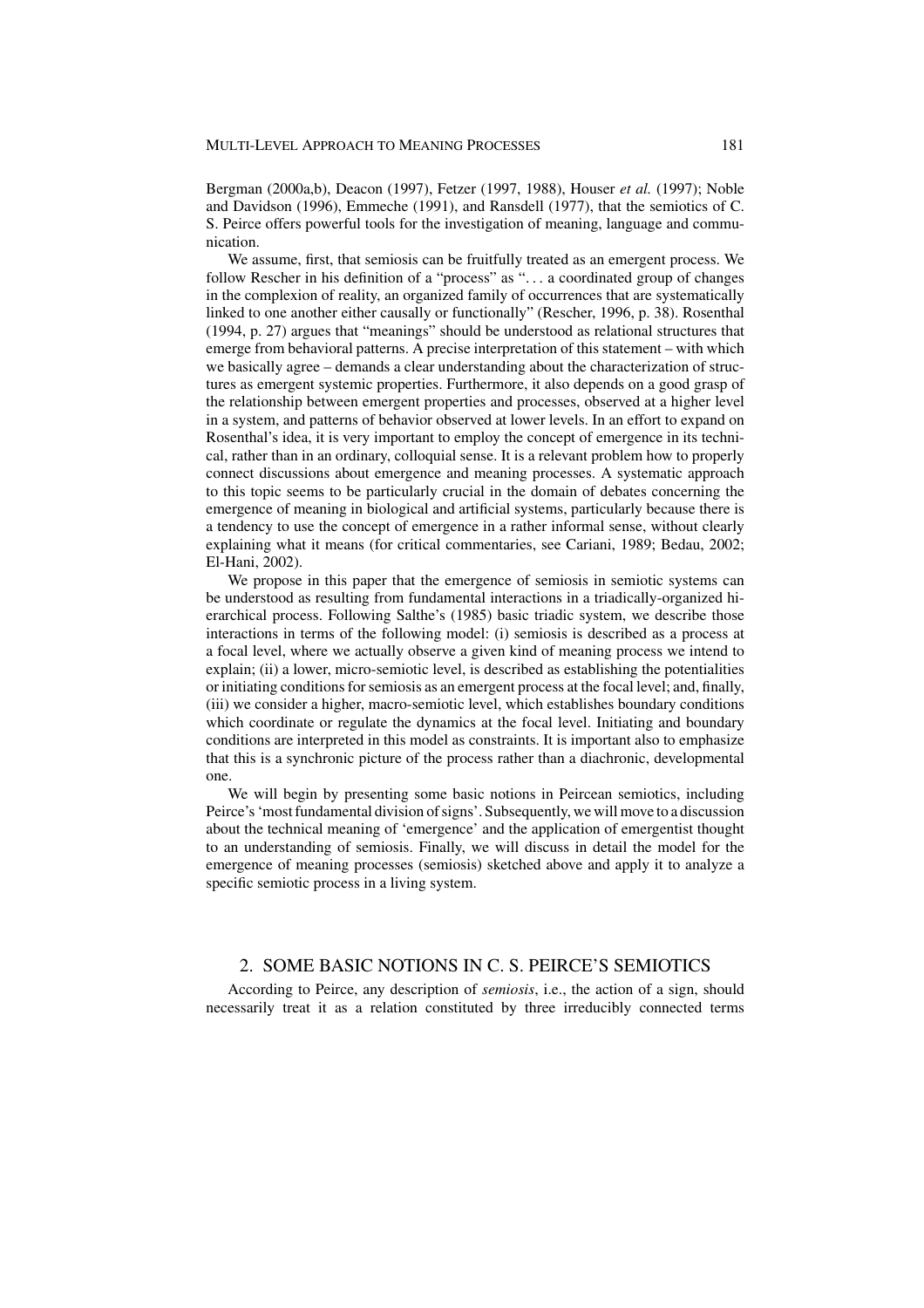

**Figure 1.** The triadic relation S-O-I forming a chain of triads. The grey area at the bottom of the figure shows that all signs in the chain of triads refer to the same object.

(sign-object-interpretant, S-O-I) (Figure 1), which are its minimal constitutive elements (CP 5.484, EP 2:171).<sup>2</sup>

"A sign is anything which determines something else (its interpretant) to refer to an object to which [it] itself refers (its object) in the same way, the interpretant becoming in turn a sign, and so on *ad infinitum*" (CP 2.303).

Semiosis entails the instantiation of chains of triads. As Savan (1986, p. 134) argues, an interpretant is both the third term of a given triadic relation and the first term (sign) of a subsequent triadic relation. This is the reason why semiosis cannot be defined as an isolated triad; it necessarily involves chains of triads (Figure 1).

Peirce also defines a sign as a medium for the communication of a *form* or *habit* embodied in the object to the interpretant (De Tienne, 2003; Hulswit, 2001; Bergman, 2000a), so as to constrain (in general) the interpretant as a sign or (in biological systems) the interpreter's behavior (Figure 2):

"... a Sign may be defined as a Medium for the communication of a Form. [...]. As a medium, the Sign is essentially in a triadic relation, to its Object which determines it, and to its Interpretant which it determines. [...]. That which is communicated from the Object through the Sign to the Interpretant is a Form; that is to say, it is nothing like an existent, but is a power, is the fact that something would happen under certain conditions" (MS 793:1–3. See EP 2.544, n.22, for a slightly different version).

But, how should we understand the term "form" in this context? Peirce stresses that it is nothing like a "thing" (De Tienne, 2003), but something that is embodied in the object as a habit, a "rule of action" (CP 5.397), a "disposition" (CP 2.170), a "real potential" (EP 2.388), or a "permanence ofsome relation" (CP 1.415). It is particularly important

<sup>2</sup>We shall follow the practice of citing from the *Collected Papers of Charles Sanders Peirce* (Peirce, 1931–1935, 1958) by volume number and paragraph number, preceded by 'CP'; the *Essential Peirce* by volume number and page number, preceded by 'EP'. References to the *Annotated Catalogue of the Papers of Charles S. Peirce* (1967) will be indicated by 'MS', followed by the manuscript number and pages.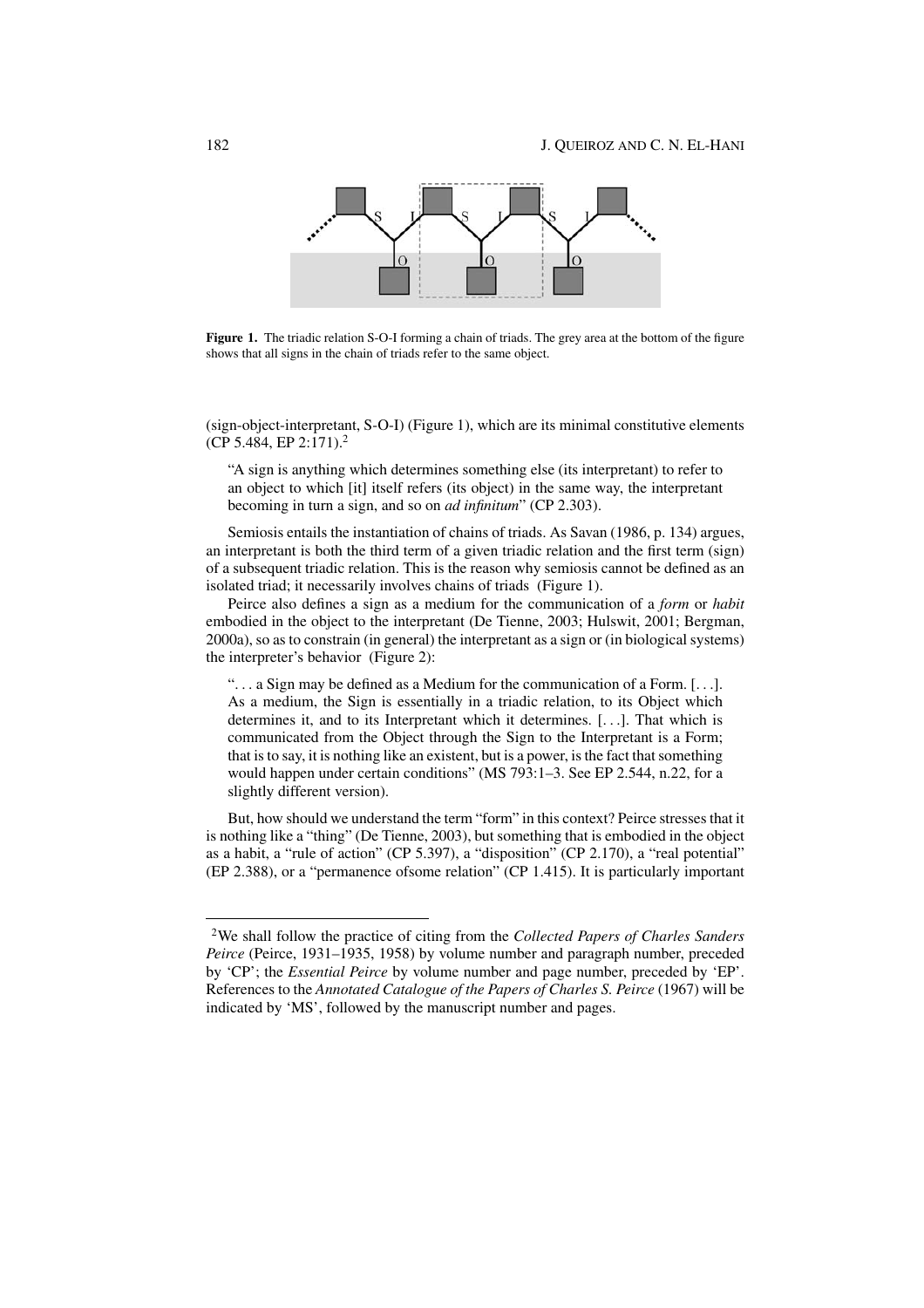

**Figure 2.** Semiosis as the communication of a form from the object to the interpretant through the sign.

to notice that the form communicated from the object to the interpretant through the sign is not the particular shape of an object, or something alike, but a regularity, a habit which allows a given semiotic system to interpret that form as indicative of a particular class of entities, processes, phenomena, and, thus, to answer to it in a similarly regular, lawful way. Otherwise, the semiotic system would not be really capable of interpretation. It is possible to understand the idea of "interpretation" as basically meaning to subsume a given particular event on a general class of events, and, by thus subsuming it, to answer in a regular way, learnt by living systems through evolution and development (i.e., by evolutionary and somatic learning).

The communication of a form from the object to the interpretant constrains the behavior of an interpreter in the sense that it brings about a constrained set of effects of the object on the interpreter through the mediation of the sign. In short, the meaning of a sign is, for Peirce, an effect of the sign, as a medium for the communication of forms, on an interpreter by means of the triadic relation S-O-I. A meaning process can be thus defined as the action of a sign (semiosis).

# 3. SEMIOTIC SYSTEMS AND THE MOST FUNDAMENTAL DIVISION OF SIGNS

Systems that produce, communicate, receive, compute, and interpret signs of different kinds can be classified as semiotic systems. As Fetzer writes: "What makes a system 'semiotic' thus becomes that the behavior of the system is causally affected by the presence of a sign because that sign stands for something else iconically, indexically, or symbolically, for that system" (Fetzer, 1997, p. 358). By interpreting signs, semiotic systems can show self-corrective behavior (Ransdell, 1977, p. 162). Semiosis can be defined as a self-corrective process involving cooperative interaction between its three components. Such a self-corrective behavior depends on the capability of semiotic systems of using signs as media for the communication of forms from objects to interpretants so as to constrain their own behavior.

Peirce suggested that semiotic systems could be treated as the embodiment of semiotic processes (CP 5.314). Surely, this blurs a distinction between entities and processes which characterized Western thinking for most of its history. Peirce was, however, a process thinker, i.e., a representative of a philosophical tendency of treating processes as being more fundamental than entities as ontological categories (Rescher, 1996). A process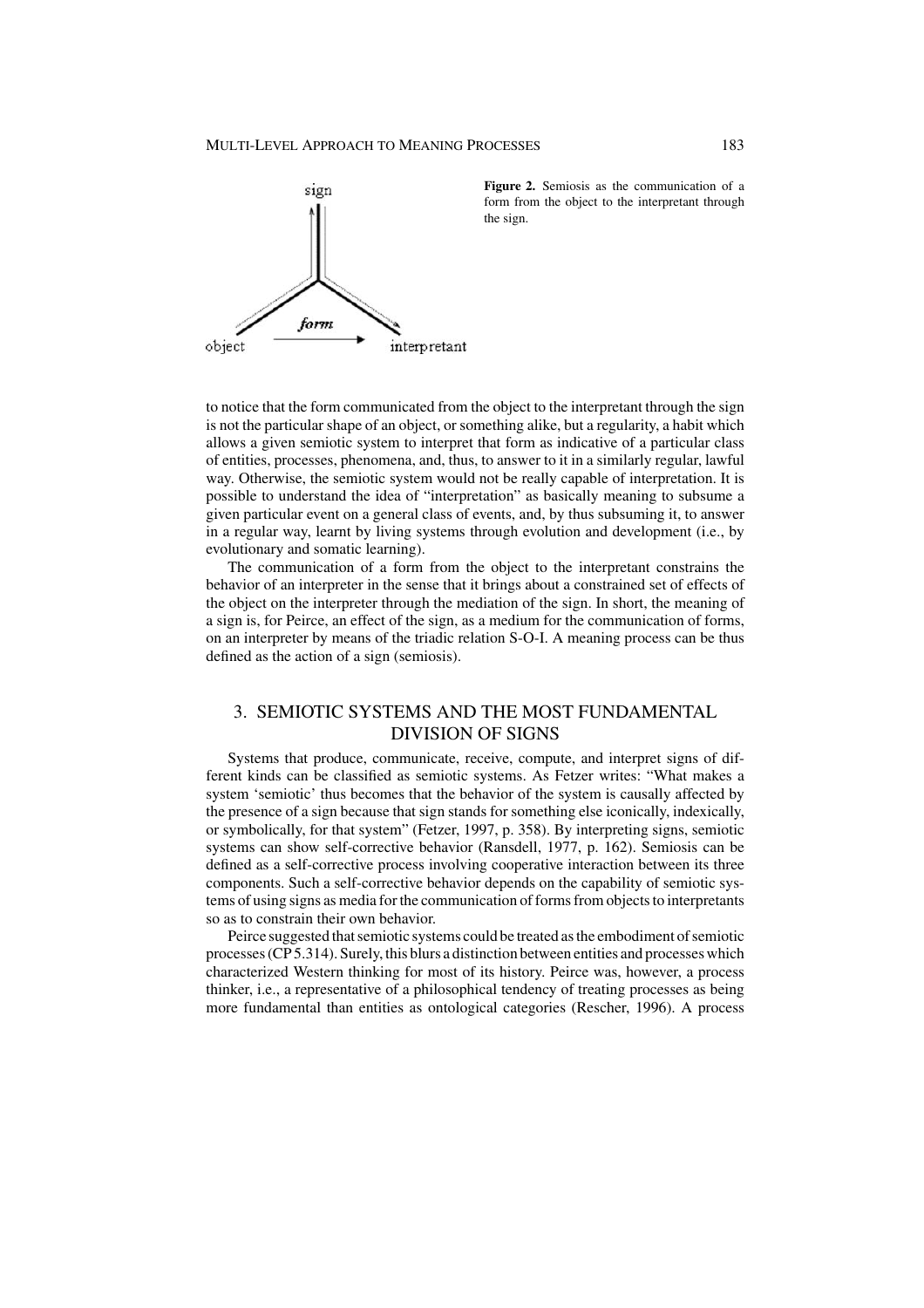philosophy can address entities, as Peirce does, as relatively stable bunches of processes. A semiotic system can be understood in these terms as a relatively stable (both spatially and temporally) cluster of semiotic processes.

If we wish to understand how semiotic systems instantiate sign processes, we have to refine our understanding of the types of signs involved in particular semiotic processes. Particularly, we should explore in a more technical way the fundamental differences between iconic, indexical, and symbolic processes, and the Peircean framework is a proper place to pursue such an understanding (Fetzer, 1997, 1988).

In his "most fundamental division of signs" (CP 2.275), Peirce characterized icons, indexes, and symbols as matching, respectively, relations of similarity, contiguity, and law between S and O (sign-object relation) in the triad S-O-I.

#### 3.1. Icons

Icons are signs which stand for their objects through similarity or resemblance (CP 2.276), irrespective of any spatio-temporal physical correlation that S may have with an existent O (CP 2.299). If a determinative relation of the sign  $(S)$  by the object  $(O)$  is a relation of analogy, that is, if S is a sign of O in virtue of a certain quality that S and O share, then S is an icon of O. If S is an icon, then S communicates to I a quality of O:

"An Icon is a sign which refers to the Object that it denotes merely by virtue of characters of its own, and which it possesses, just the same, whether any such Object actually exists or not" (CP 2.247).

Among the examples of icons mentioned by Peirce, we find images, diagrams, metaphors, pictures, maps, ideographs, hieroglyphs. In terms of cognitive processes, icons are associated with sensory tasks. They are present in the sensorial recognition of external stimuli of any modality, and in the cognitive relation of analogy. According to Sebeok (1989, p. 121), "iconic signs are found throughout the phylogenetic series, in all modalities as circumscribed by the sense organs by which members of a given species are able to inform themselves about their environment. Signal forgery, viz., the phenomenon of mimicry, in fact, all deceptive maneuvering by plants and animals, as well as humans, often crucially depends on iconicity". Figure 3 shows an example of an iconic sign, a structure in a thorn bug which mimics a real thorn.

Figure 4 shows a semiotic interpretation of this case of mimicry. The interpretant is the effect of the thorn on a potential predator of the bug, namely, that the latter will not try to eat the bug. In this iconic sign process, the form which is communicated from the object to the interpretant through the sign is a *general similarity* between the thorn in the bug and the thorn in the plant. Generally speaking, an iconic sign communicates a habit embodied in an object to the interpretant, so as to constrain the interpreter's behavior, as a result of a certain quality that the sign and the object share.

## 3.2. Indexes

In contrast, if S is a sign of O by reason of "a direct physical connection" between them (CP 1.372), then S is said to be an *index* of O. In that case, S is *really* determined by O, and both must exist as events: "An Index is a sign which refers to the Object that it denotes by virtue of being really affected by that Object" (CP 2.248). The notion of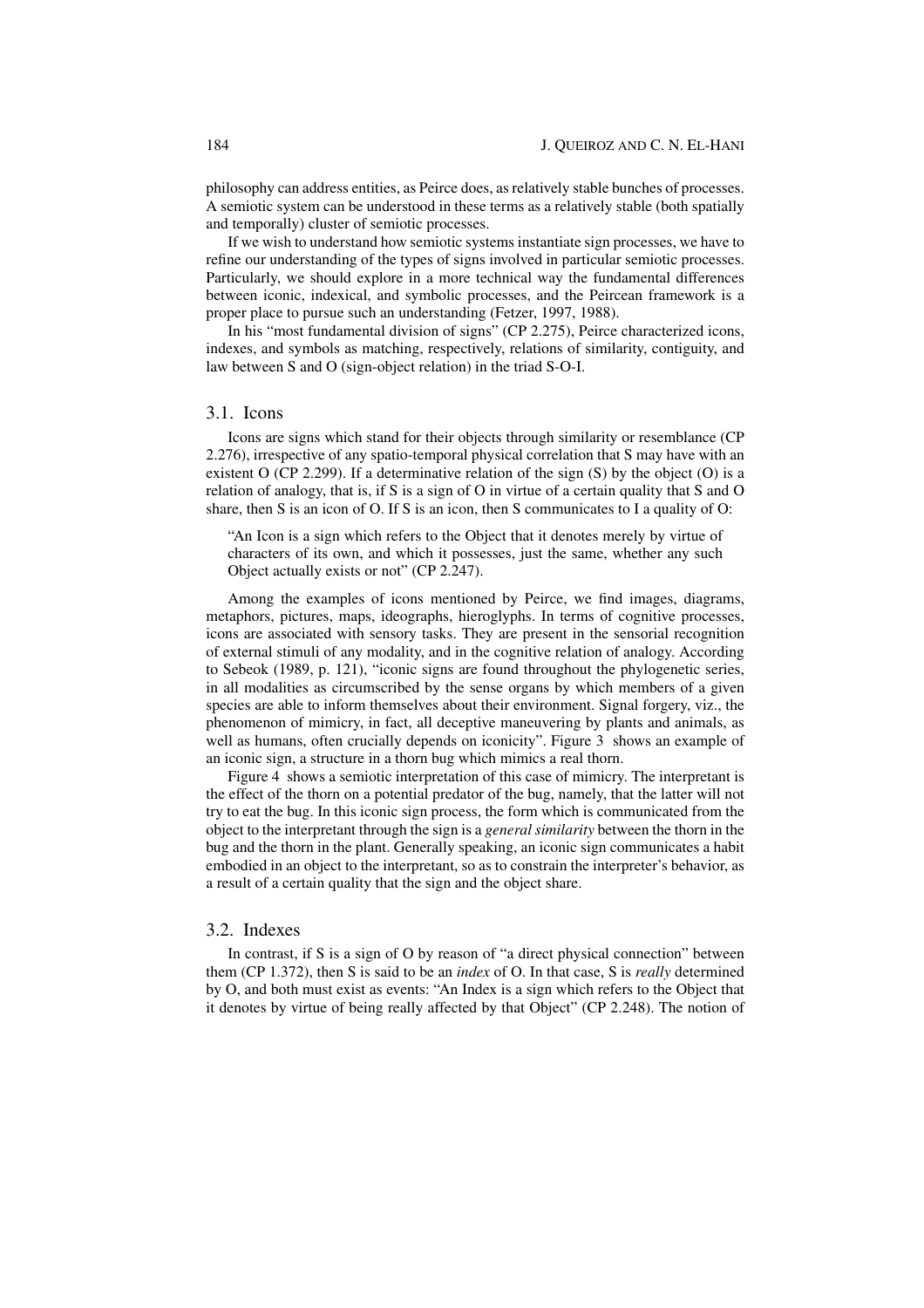MULTI-LEVEL APPROACH TO MEANING PROCESSES 185



**Figure 3.** Mimicry offers an example of iconicity. In the picture, a thorn bug (Membracid). (Photo from Chip Clark, Smithsonian Institution, Copyright 1993. Reproduced under permission).



**Figure 4.** A semiotic interpretation of mimicry in the thorn bug.

spatio-temporal *co-variation* is the most characteristic property of indexical processes. The examples range from a pronoun demonstrative or relative, which "forces the attention to the particular object intended without describing it" (CP 1.369), to physical symptoms of diseases, photographs, weathercocks, thermometers.

In a Peircean analysis, small red spots in a child's skin, for instance, can be treated as a sign (S) which stands for a disease, say, measles, its object (O), so as to constrain its interpretant, the effect the red spots have on an interpreter, say, a doctor performing a diagnosis. The sign processes involved are indexical. The small red spots operate as signs because they are physically correlated with the disease, which is the primary constraining factor in the process, the form of which will end up producing an effect on the interpreter (Figure 5).

In this indexical sign process, the form which is communicated from the object to the interpretant through the sign is a general physical correlation between measles and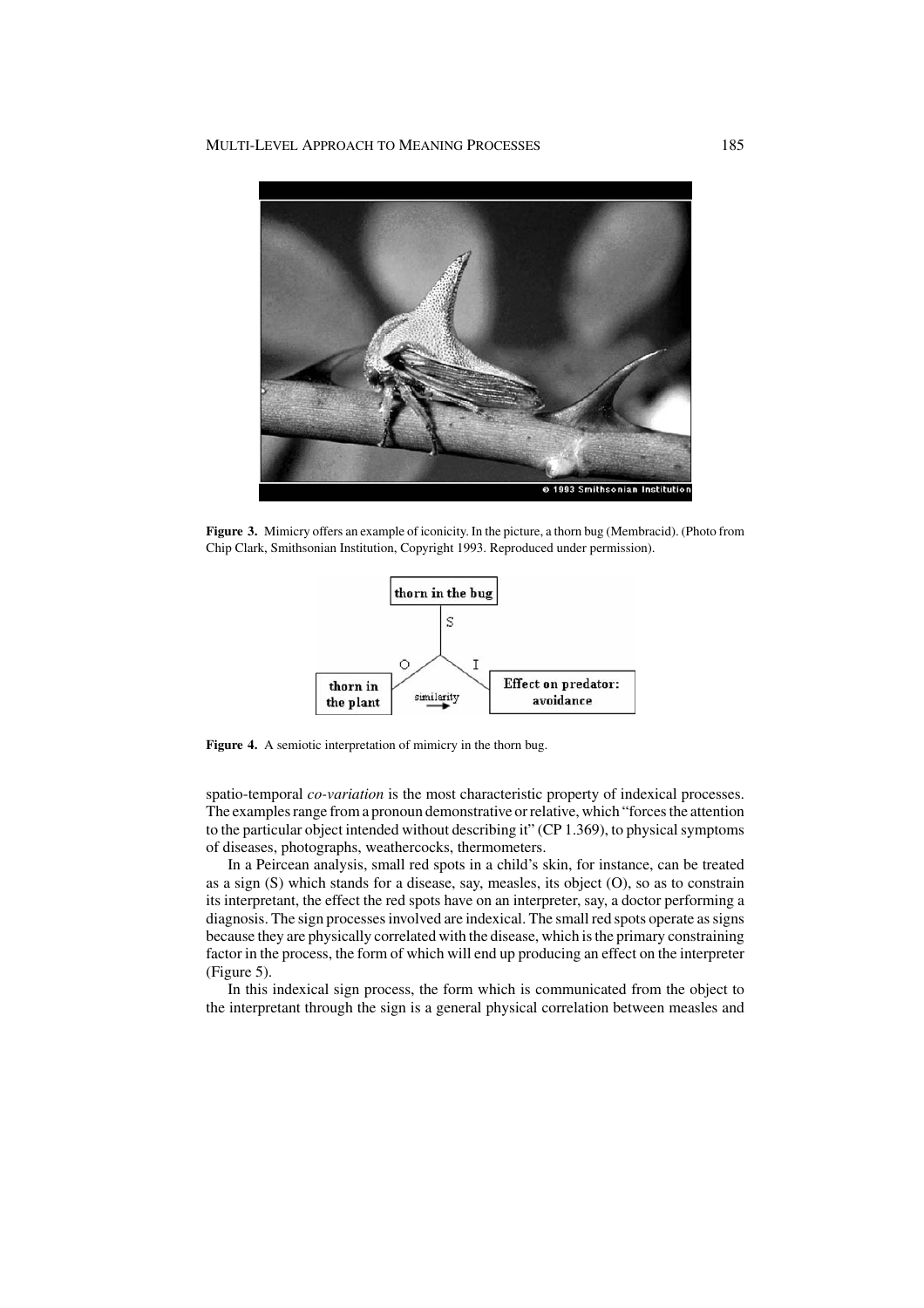

**Figure 5.** A semiotic interpretation of the diagnosis of measles.

the small red spots in the skin. Generally speaking, an indexical sign communicates a habit embodied in an object to the interpretant as a result of a direct physical connection between sign and object.

#### 3.3. Symbols

Finally, in a symbolic relation, the interpretant stands for 'the object through the sign' by a determinative relation of law, rule or convention (CP 2.276). According to Peirce (CP 2.307), a symbol is "a Sign (q.v.) which is constituted a sign merely or mainly by the fact that it is used and understood as such, whether the habit is natural or conventional, and without regard to the motives which originally governed its selection."

We have claimed elsewhere that the alarm-call system used by African vervet monkeys (*Cercopithecus aethiops*), a well-known case of vocal communication in non-human primates, logically satisfies the Peircean definition of symbol (Queiroz, 2004; Queiroz and Ribeiro, 2002). These primates possess a sophisticated repertoire of vocal signs used for intra-specific alarm purposes regarding imminent predation on the group (Seyfarth *et al.*, 1980). Field studies have revealed three main kinds of alarm-calls, used to warn about the presence of (a) terrestrial stalking predators such as leopards, (b) aerial raptors such as eagles, and (c) ground predators such as snakes (Figure 6). Adult vervets produce these calls only in reference to the presence of specific predators. Such calls motivate whole-group escape reactions that are specific to predator type. For instance, when a 'terrestrial predator' call is uttered, vervets escape to the top of nearby trees; 'aerial predator' calls cause vervets to hide under trees; and 'ground predator' calls elicit rearing on the hind paws and careful scrutiny of the surrounding terrain. These are the interpretants of the calls, as signs.

While adults share a code for predator reference, infant vervet monkeys babble these calls in response to a variety of animals (predators and non-predators), as well as to inanimate objects. Thus, adults pay little attention to infant calls (Cheney and Seyfarth, 1990). The progressive specificity of alarm-call production as vervets grow older indicates that they should learn how to use the calls in the proper context. Field experiments in which predator-specific alarm-calls were played from loudspeakers to groups of wild vervet monkeys showed that adult individuals first responded to playbacks of alarm-calls by looking around in search of a referent (predator). Remarkably, even though this referent was always absent, adult animals consistently fled away to nearby refuges according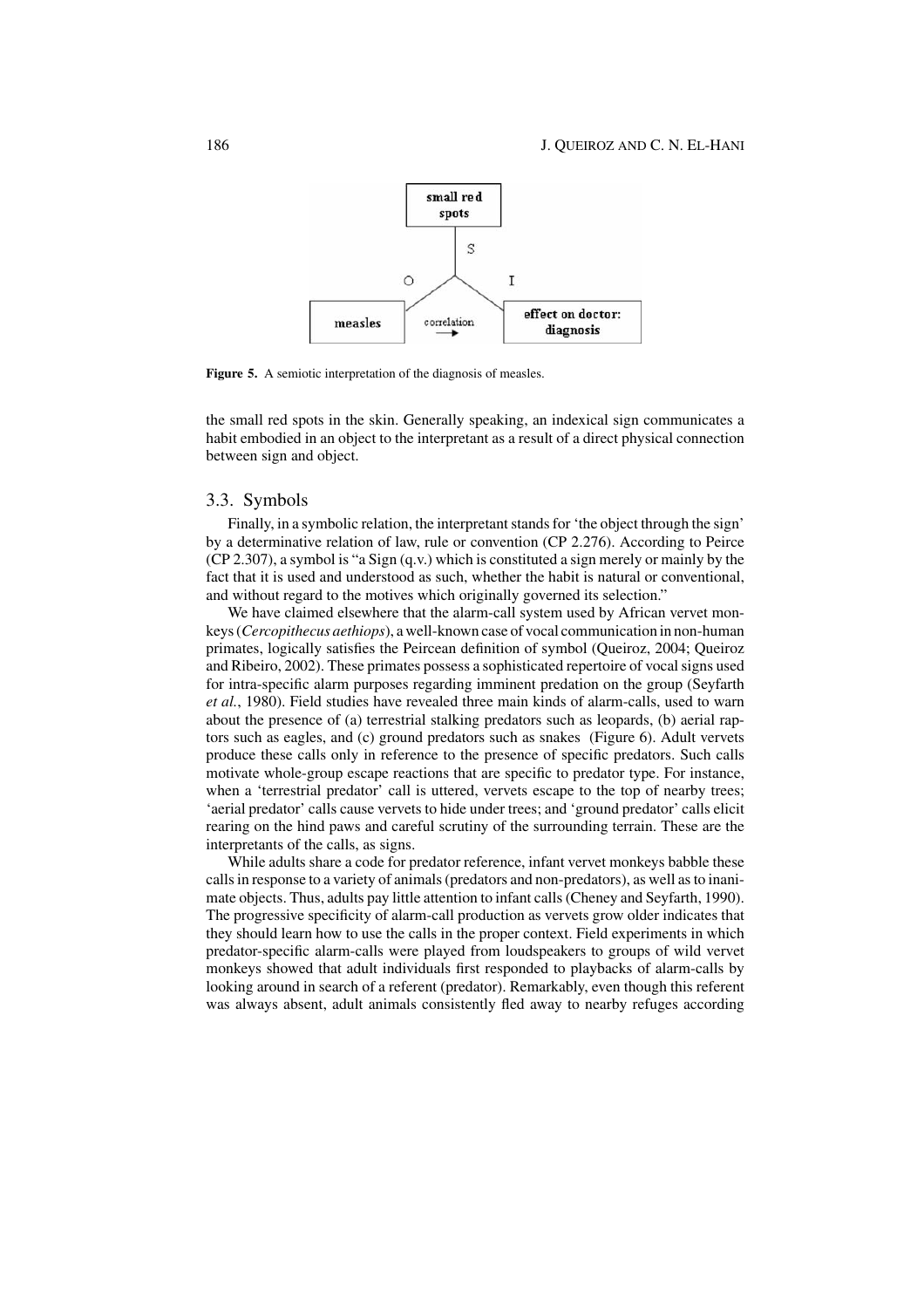

Figure 6. Vervet monkeys' alarm-calls, their referents, and their effects on the monkeys as interpreters (interpretants).



Figure 7. A semiotic interpretation of communication in vervet monkeys.

to the specific type of alarm-call played. Infant monkeys, in turn, responded poorly to playbacks, and teenagers displayed intermediate behaviors.

According to the Peircean classification of signs, if the alarm-call operates in a specific way even in the absence of the external referent, it must be interpreted as a symbol of a predator class. The transition from a sensory scan behavior after the alarm auditory perception to an escape reaction motivated solely by the alarm-call corresponds to the transition from indexical semiosis (interpretation by spatio-temporal coincidence) to symbolic semiosis (interpretation mediated by law or convention) (Figure 7). The object of the sign, in the latter case, is not an object-token but rather a class of objects, i.e., an object-type, and therefore does not need to exist as a singular event. To say that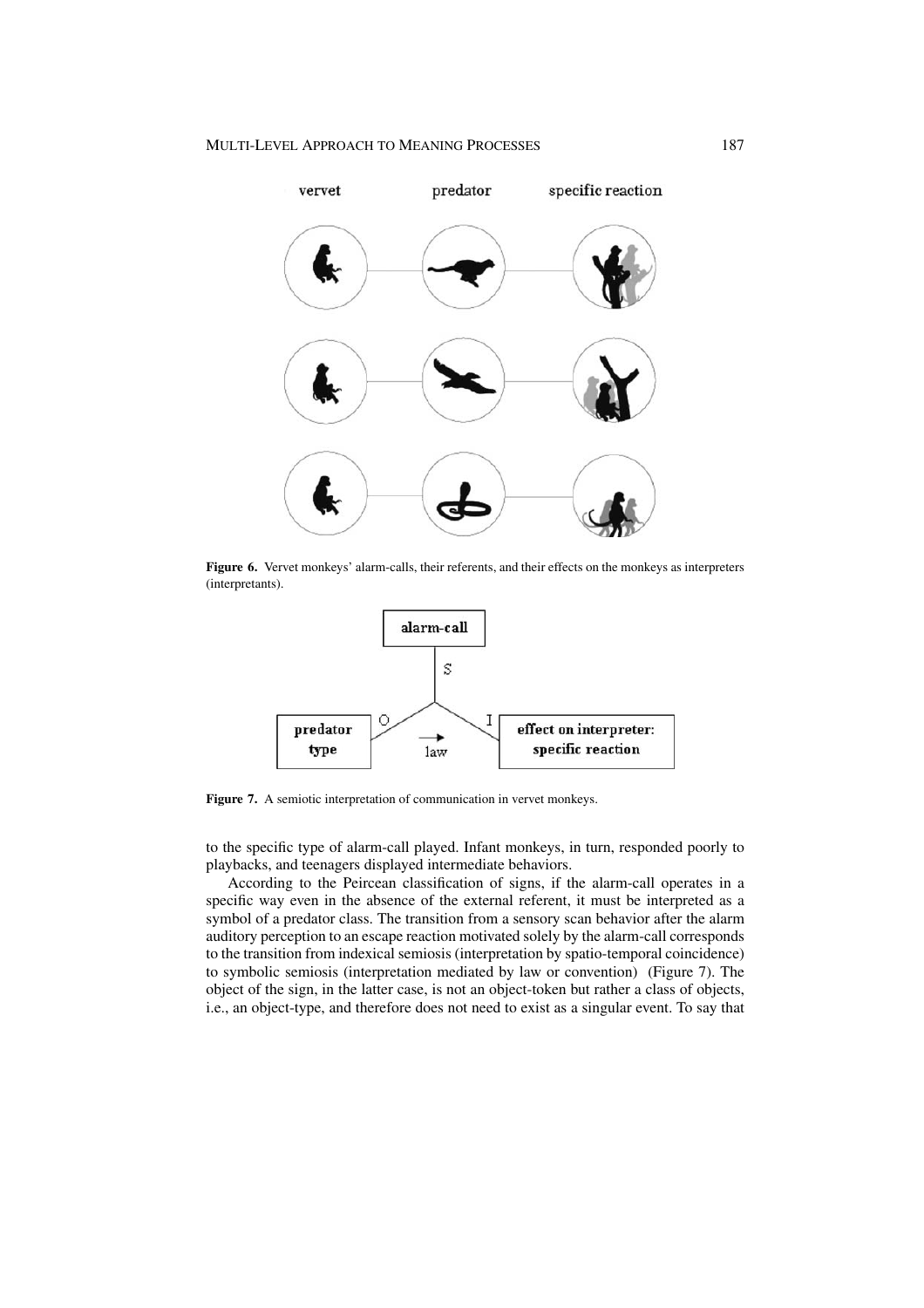an alarm-call is a symbol of a type of predator is equivalent to say that this call evokes a brain representation (of any modality) that stands for the class of predators represented in a law-like and specific way.

In this symbolic sign process, the form which is communicated from the object to the interpretant through the sign is a lawful relationship between a given kind of alarm-call and a given type of predator. Generally speaking, a symbolic sign communicates a habit embodied in an object to the interpretant as a result of a regularity in the relationship between sign and object.

To advance in the discussion of the emergence of semiosis of different kinds, some theoretical constraints should be now put in place. In the following sections, we intend to advance in establishing some of these constraints through a systematic treatment of the concept of emergence in the context of semiotics and the development of the model for explaining the emergence of semiosis briefly described in the introduction.

## 4. EMERGENCE AND SEMIOSIS

Queiroz and El-Hani (2006) stress the importance of ascribing a precise meaning to the concept of emergence and its derivatives whenever they are applied to any domain of phenomena or theories. For instance, in the context of the sciences of complexity, the concept of "emergence" has become very popular, and the very term "emergence" (and its derivatives) has been widely used in research fields such as artificial life and cognitive robotics. But, even though these fields are often described as dealing with emergent computation, little discussion is found in them regarding the precise meaning of the terms "emergence", "emergent", etc. (for critical commentaries, see Cariani, 1989, 1991; Emmeche, 1994, 1997; Ronald *et al.*, 1999; Bedau, 2002; El-Hani, 2002). Given the debates and even confusions that have characterized the understanding of emergence throughout the 20th century (Blitz, 1992; Stephan, 1999), it is crucial to keep it clear what this concept precisely means.

In a technical sense, "emergent properties" constitute *a certain class* of higher-level properties related *in a certain way* to the microstructure of *a class of systems* (adapted from Stephan, 1998, p. 639). The reason why such a broad definition, with open clauses, seems at first more adequate than a definition with more content and precision has to do with the fact that the concept of emergence and its derivatives are employed in the most diverse fields, and, consequently, a more detailed definition is likely to apply to some fields but not to others.

It is true, however, that a more concrete and operational definition is needed when one is dealing with particular cases of emergence. Our claim here is not that one should rest content with the above definition, with such open clauses, but, rather, that attempts to made it more precise should be dealt with case by case, considering specific theoretical and empirical constraints on the meaning of 'emergence' in different research fields. It is part of the task of an emergence theory – applied to a particular research field – to fill in the open clauses in this definition (shown in italics). An emergence theory should, among other things, provide an account of which properties (of a given class of systems) should be regarded as emergent, and offer an explanation of the relationship between these properties and the microstructure of the systems. Therefore, when we intend to build an emergentist account of semiotic processes, it is necessary to develop further the main ideas involved in treating those processes as 'emergent'. With this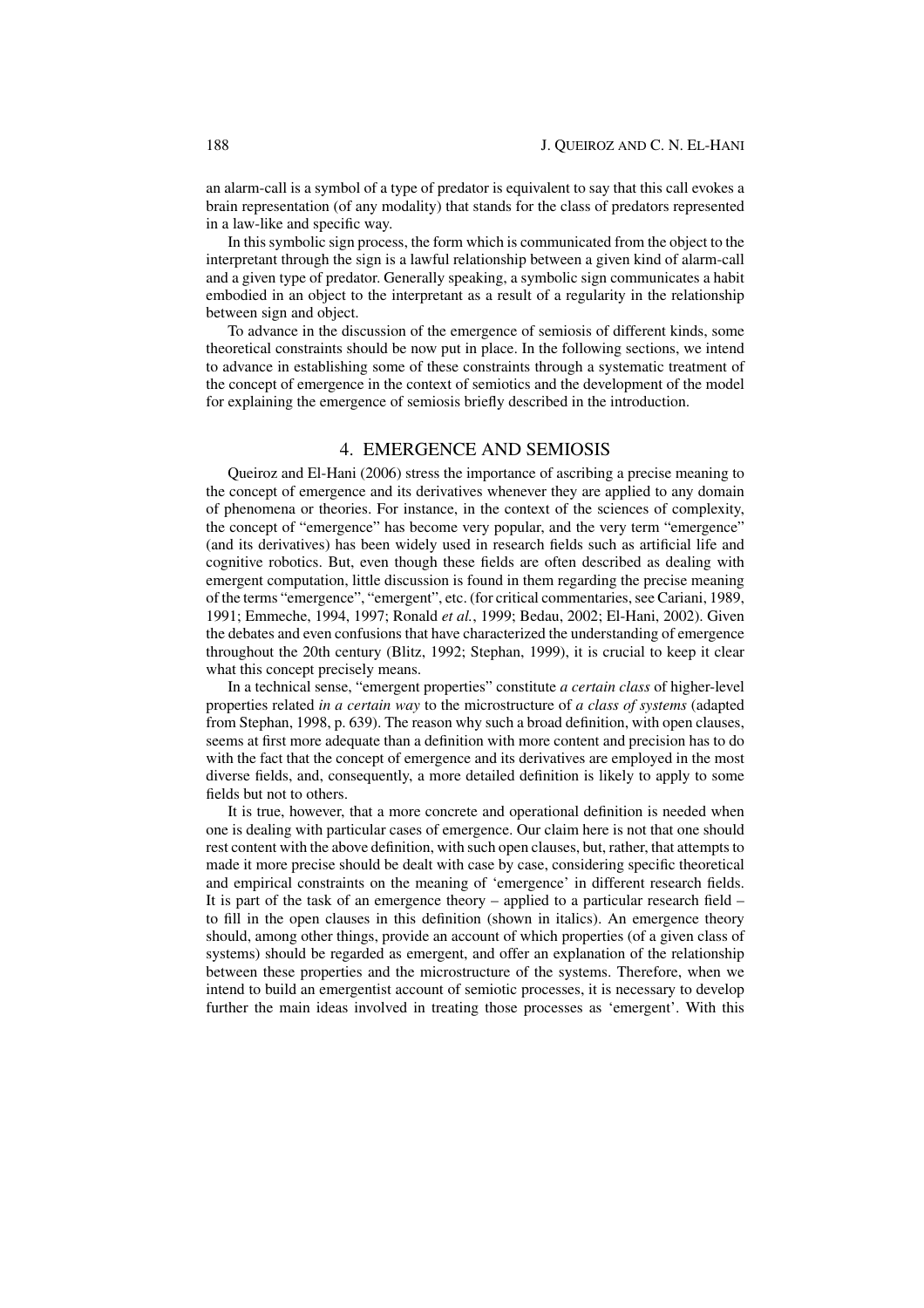#### MULTI-LEVEL APPROACH TO MEANING PROCESSES 189

purpose, Queiroz and El-Hani (2006) used a set of central characteristics identified by Stephan (1998, 1999) in the diversity of emergence theories to pose some fundamental questions that have to be answered in order to ascribe a precise meaning to the term "emergence" in the context of semiotics. They also advanced some tentative answers to them.

First, emergentists should, in a scientific spirit, be committed to *naturalism*, assuming that only natural factors play a causal role in the universe. Even though naturalism and physicalism philosophically do not coincide, $3$  in the current scientific picture a naturalistically-minded emergentist typically sticks to the idea that all entities consist of physical parts, even though they may be organized in a complex manner and demand higher-level descriptions and explanations. This thesis can be labeled *physical monism*: there are, and will always be, only physically constituted entities in the universe, and any emergent property or process is instantiated by systems that are exclusively physically constituted.

Accordingly, to build a scientifically-compatible emergentist and semiotic account of sign processes, we should discuss whether semiotic systems and processes are physically constituted. Semiotic processes can only be realized through physical implementation or instantiation (see Ransdell, 1977), and, thus, semiotic systems should be physically embodied. To put it differently, sign processes are relationally extended within the spatiotemporal dimension, so that something physical has to instantiate or realize them (Deacon, 1999; Emmeche, 2003). In this connection, it is important to remember that Peirce considered the material qualities of the sign as the characters that belonged to the sign in itself: "Since a sign is not identical with the thing signified, but differs from the latter in some respects, it must plainly have some characters which belong to it in itself, and have nothing to do with its representative function. These I call the *material* qualities of the sign" (CP 5. 287).

Emergentist thinking is also characterized by a fundamental commitment to the notion of *novelty*, i.e., the idea that new systems, structures, entities, properties, processes, and dispositions arise (emerge) in the course of evolution. We should ask, then, whether semiotic systems constitute a new class of systems, instantiating new structures, processes, properties, etc.

We assume, for the sake of our arguments, that there was a period in which systems capable of using signs didn't exist, or, to put it differently, that *semiotic systems* arose at some point in the course of evolution. Notice that this doesn't mean we are taking any stance as regards the possibility that signs may have in some sense preceded such systems. What we are proposing is that, before the emergence of semiotic systems, only *reactive systems* existed, which were not capable of using signs. By referring to 'reactive systems', we mean that, surely, there were things in the world to which physically embodied natural systems reacted, but these systems were not yet able to use something as a sign for something else. Based on these arguments, we will say that semiotic systems constitute a new class of systems, with a new kind of structure, capable of producing and interpreting signs, and, thus, realizing semiosis, as an emergent process.

<sup>&</sup>lt;sup>3</sup>About differences between naturalism and physicalism, see, e.g., Caro and MacArthur (2004).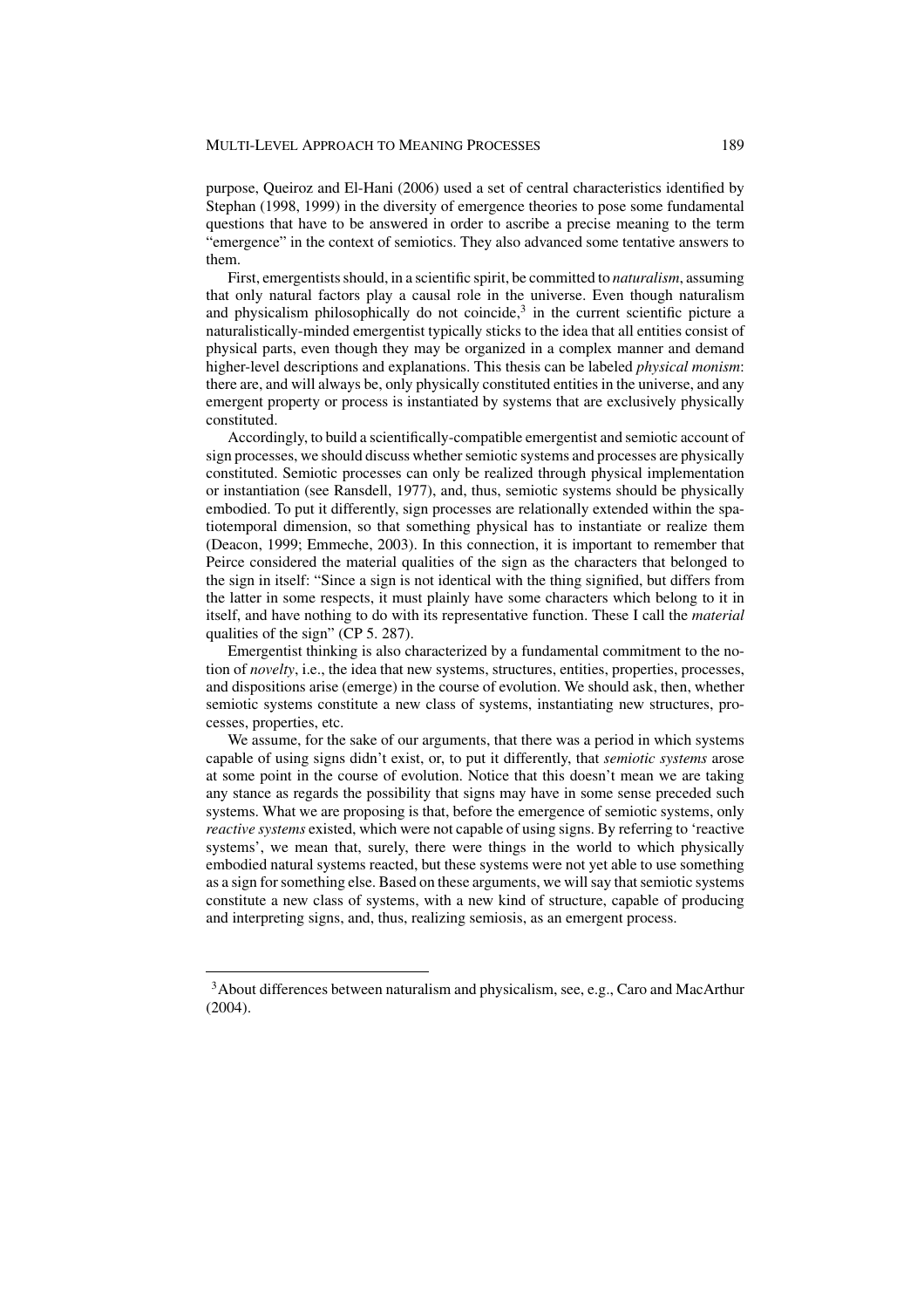We also consider that, after the competence to handle signs and instantiate semiosis emerged, the evolution of semiotic systems obviously didn't cease, but different, new kinds of such systems emerged, operating with different classes of signs (iconic, indexical, symbolic) and evolving in different manners.

Another characteristic of emergence theories is the thesis of *synchronic determination*, a corollary of physical monism: A system's properties and behavioral dispositions depend on its microstructure, i.e., on its parts' properties and arrangement. From this dependence, synchronic determination follows, namely, the idea that there can be no difference in systemic properties and dispositions without there being some difference in the properties of the system's parts and/or in their arrangement. We should consider, thus, whether semiosis is synchronically determined by the properties and arrangement of the parts underlying such a process.

To deal with this issue, we should examine the relationship between chains of triads and individual triads. It is clear, from the Peircean framework, that all kinds of semiosis are synchronically determined by the microstructure of the individual triads composing a chain of triads, i.e., by relational properties and arrangement of the elements S, O, and I.

These ideas are sufficient for the proposal of a *weak* emergentist account of semiosis. By 'weak', we mean that it would be compatible with reductionism, i.e., a methodological and epistemological position committed to the idea that knowledge about the parts of a system and their properties is enough to understand the global behavior of the system as a whole. Emergentists, however, usually aim at non-reductionist accounts, which characterize *strong* emergence theories. A strong emergentist account demands at least one of two notions: *irreducibility* and *unpredictability*. 4

Stephan (1998, 1999) distinguishes between two kinds of irreducibility.<sup>5</sup> The first one is based on the behavioral unanalyzability of systemic properties:

 $(I<sub>1</sub>)$  [Irreducibility as unanalyzability] Systemic properties which cannot be analyzed in terms of the behavior of a system's parts are necessarily irreducible.

This notion plays an important role in debates about phenomenal qualities of human subjective experience (*qualia*), often regarded to be irreducible because they are allegedly intrinsic properties, capable of being experienced only 'from within', and, thus, couldn't be adequately characterized in terms of the macroscopic or microscopic behavior of the nervous system's parts (e.g., Levine, 1983; Kim, 1998).

A second notion of irreducibility is based on the non-deducibility of the behavior of the system's parts:

 $(I<sub>2</sub>)$  [Irreducibility of the behavior of the system's parts] a systemic property will be irreducible if it depends on the specific behavior the components show in

<sup>4</sup>On 'irreducibility' and 'unpredictability' of emergence, see also Salthe (1993). <sup>5</sup>For a related distinction, between vertical and horizontal conditions for emergence, see Boogerd *et al.* (2005). We will not consider it here for reasons of space. For a treatment in the context of semiotics, see Queiroz and El-Hani (2006).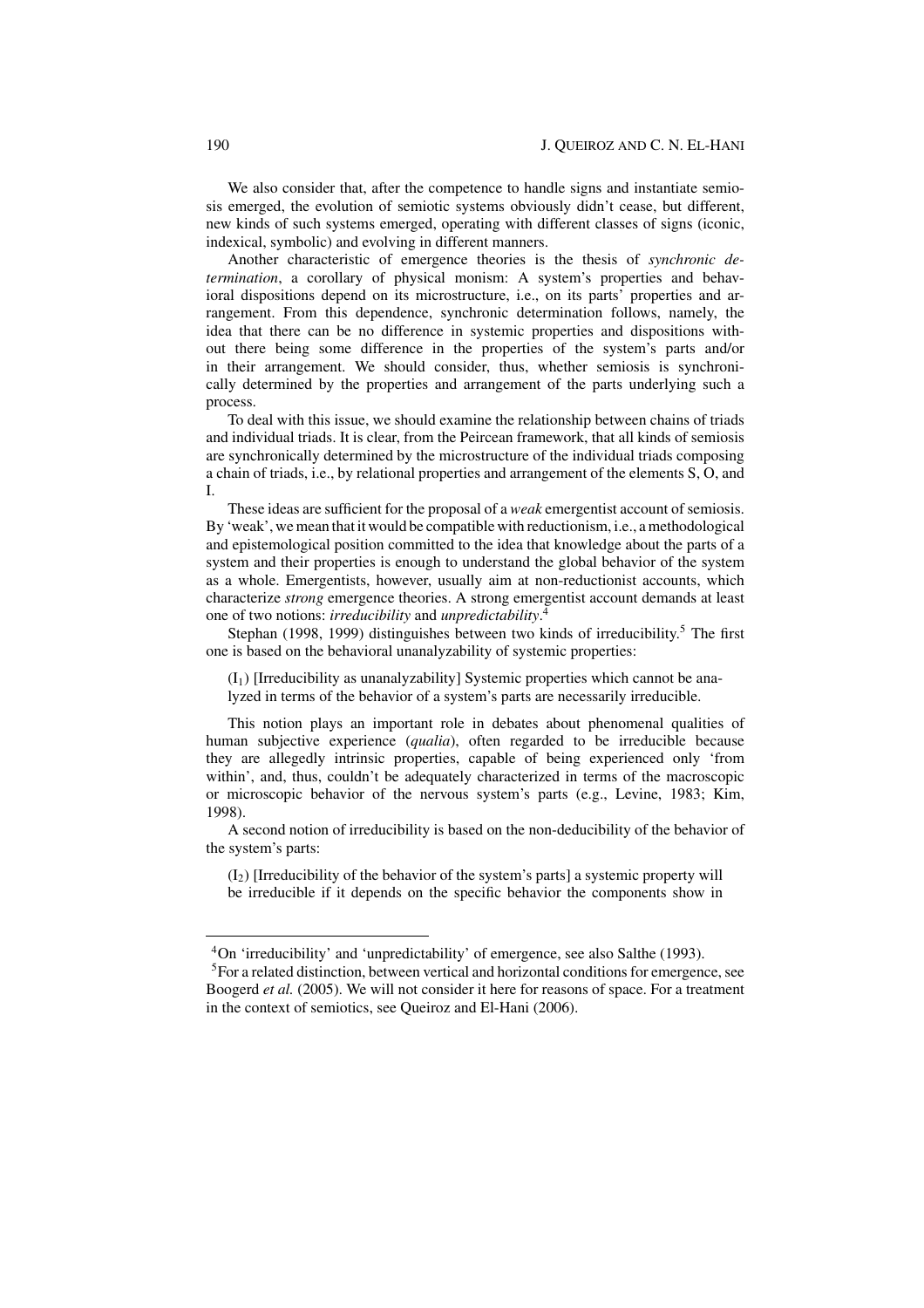#### MULTI-LEVEL APPROACH TO MEANING PROCESSES 191

a system of a given kind, and this behavior, in turn, does not follow from the components' behavior in isolation or in other (simpler) kinds of system.<sup>6</sup>

El-Hani and Queiroz (2005) offer an example which illustrates the basic ideas in this notion of irreducibility. Consider, first, that mitotic division (*M*), for instance, is a systemic property which is synchronically determined by a specific kind of microstructure, *W* (involving, among other structures, spindle fibers). It is, therefore, a property observed at the level of systems of the kind *S*, as a whole, and depends on the behavior shown by its components.

The second step, then, is to argue that this property cannot be inferred from how cell components behave in simpler kinds of systems. Let us consider a different kind of cell division, binary fission, *B*, synchronically determined by a different kind of microstructure, *R*, observed in systems of a different kind, *S*'. Consider, also, that *S*' is a class of simpler systems, as compared to systems classified in *S*. For the sake of our arguments, we will simply consider a putative measure of complexity based on (i) the number of elements composing a system, and (ii) the number of interactions between these elements.<sup>7</sup>

The distinction between modes of irreducibility entails that a claim that a given property, process etc. is reducible or irreducible needs more qualification, since it is plausible that, say, a property is 'reducible' in a particular sense, while it is 'irreducible' in another sense. In our example, we can say that *M* is reducible to *W* in the sense of its analyzability: if we know the properties and relations of the cell components within systems of the class *S*, instantiating structure *W*, the relevant laws of nature and the required composition principles, we will be able to infer that systems of kind *S* exhibit property *M*. Therefore, we will be able to inductively predict that, and deductively explain why, *S* exhibits *M*.

To examine, then, if *M* is irreducible in terms of its non-deducibility, we should ask whether the behavior of *S*'s parts, which instantiate *M* when related as they are in structure *W*, can be inferred from their behaviors in simpler systems, say, included in class *S*' and instantiating *R*. What we know about the biological example we are addressing plausibly indicates that *M* is very likely to be irreducible in this sense. Therefore, even if we know everything there is to be known about the properties of the parts and the structure of systems of class *S*', we will be unable to infer how those parts would behave in systems of class *S*, *in the absence of specific knowledge about micro-structure W*. If we cannot infer how the parts behave in *S*, we will not be capable of predicting or explaining the emergent properties those parts will realize in *S*, including *M*.

According to this argument, mitosis is *irreducible in the sense of non-deducibility*, even though it is*reducible in the sense of its analyzability*. We believe that emergent properties of biological systems often show these characteristics. This is why the distinction

 $6$ It is here that the idea of downward causation (DC) can enter the scene. We will not deal with the problem of DC here, for reasons of space.

<sup>7</sup>It is surely rather controversial what complexity is and how it should be measured (see, e.g., Adami, 2002). We are only using this rather crude notion of complexity for the sake of our arguments. We don't think the main thrust of our arguments would change if we employed a different account of complexity.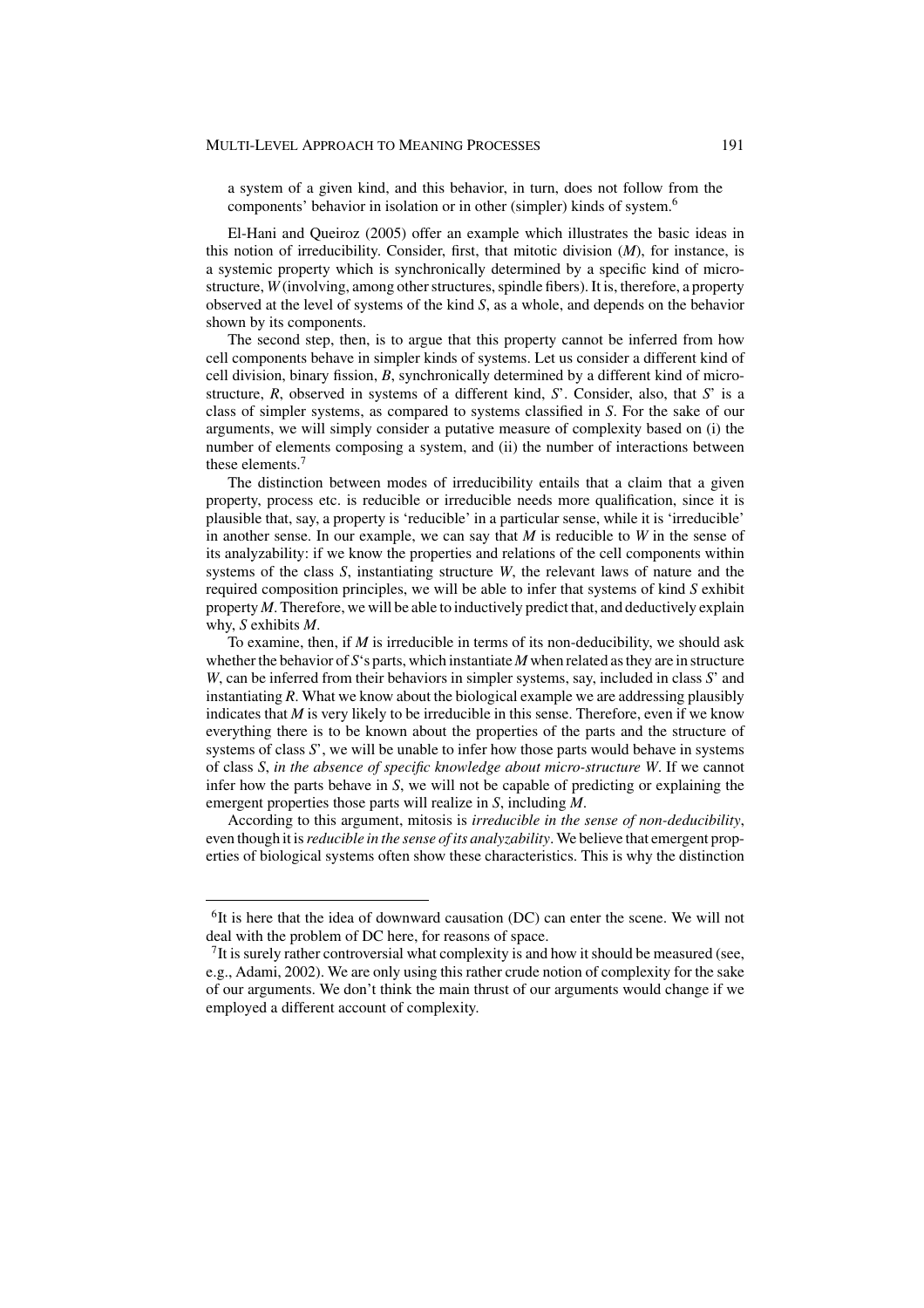between modes of irreducibility is rather consequential to discussions about reductionism in biology.

Let us now turn to the basic Peircean idea of the irreducibility of semiotic relations. These relations are regarded by Peirce as irreducible in the sense that they are not decomposable into any simpler relation (CP 5.484). Thus, the semiotic relation is not irreducible because the condition of analyzability is violated. Given synchronic determination, from the behavior of the elements of a triad it must follow the properties the triad possesses, including the very property of being a semiotic process. A semiotic relation is irreducible for its non-deducibility. The specific behavior of the elements of a triad is irreducible because it does not follow from the elements' behavior in simpler relations. According to Peirce, if we consider only a dyadic relation, S-I, S-O or I-O, or an element of a triad in itself, we will not be able to deduce how they would behave in a triadic relation, S-O-I (EP 2:391). We should also bear in mind that, even though Peirce classified signs on the basis of the sign-object relation, icons and indexes are not less triadically-dependent than symbols. After all, they all depend crucially on the communication of a form from O to I through *S*, as argued above.<sup>8</sup>

Strong emergence theories can also be based on the claim that emergent properties or structures are "in principle theoretically unpredictable". An idea of "genuine novelty" then enters the scene: a genuinely new property or structure cannot be theoretically predicted before its first appearance. A systemic property can be unpredictable in this sense for two different reasons (Stephan, 1998): (i) because the microstructure of the system exemplifying the property for the first time is unpredictable; (ii) because it is irreducible, and, in this case, it doesn't matter if the system's microstructure is predictable or not. The second case offers no additional gains beyond those obtained in the treatment of irreducibility. For this reason, we will focus on the first condition. The structure of triads and chains of triads can be regarded as in principle theoretically unpredictable based on the Peircean view that an element of indeterminism, spontaneity, and absolute chance is present in the natural world. On the grounds of this basically metaphysical approach, the microstructure of semiotic systems can be regarded as unpredictable, and, consequently, the same can be said of semiosis, as an emergent process of these systems.<sup>9</sup>

Based on these arguments, we are in a position to conclude that a *strong emergence theory* can be advocated in the case of semiotic phenomena. This theory can be based on a concept of irreducibility based on the non-deducibility of the behavior of signs, objects, and interpretants in semiotic relations from their possible behaviors in simpler relations, and/or on a concept of theoretical unpredictability of the structure of semiotic systems.

<sup>8</sup>Semiotic processes can also be said to be non-deducible, and, thus, irreducible, because they depend on the embedment of particular triads in chains of triads and networks of chains of triads, as explained in the next section.

<sup>&</sup>lt;sup>9</sup>Notice that the two reasons for the unpredictability of systemic properties have very different status. While the second is empirical in nature, particularly if irreducibility is interpreted in terms of non-deducibility, the claim of in principle theoretically unpredictability in the Peircean framework, at least as explained above, depends on a metaphysical approach committed to fundamental indeterminism, which a thinker can clearly reject.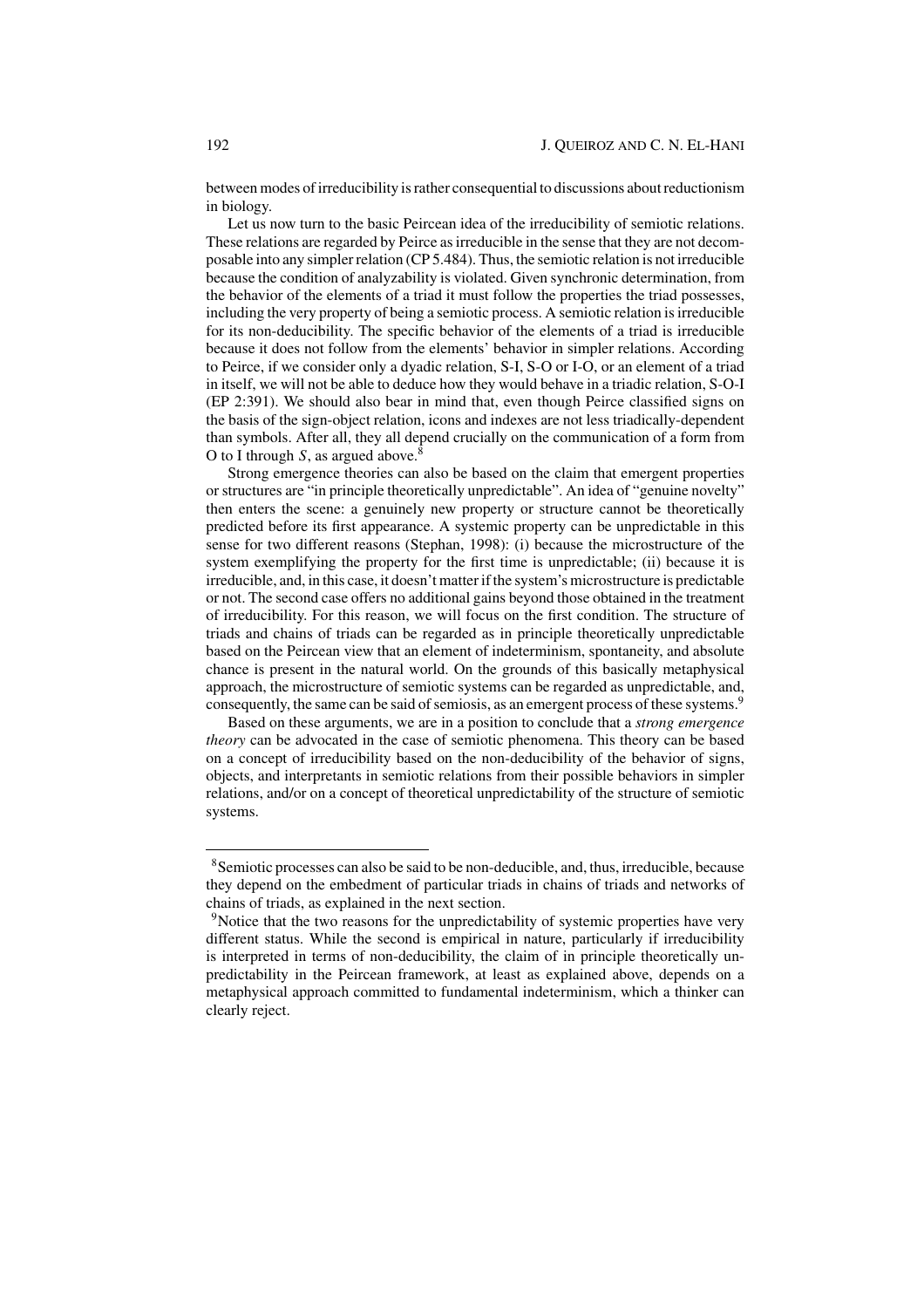After this attempt to make it more precise the claim that semiosis is an emergent process, we will discuss in the next section a model to explain how semiotic processes emerge in semiotic systems.

## 5. A GENERAL MODEL OF THE EMERGENCE OF SEMIOSIS

Salthe (1985) put forward an approach called "hierarchical structuralism" as a means for developing a coherent and heuristically powerful way of representing entities in nature. A fundamental element in this approach is his "basic triadic system", clearly influenced by Peirce. This system aims at discovering general rules and principles of constraint within which laws of nature must operate.

According to the basic triadic system, to describe the fundamental interactions of a given entity or process in a hierarchy, we need (i) to consider it at the level where we actually observe it (focal level); (ii) to investigate it in terms of its relations with the parts described at a lower level (usually, but not necessarily always, the next lower level); and (iii) to take into account entities or processes at a higher level (also usually but not always the next higher level), in which the entities or processes observed at the focal level are embedded. Both the lower and the higher level have constraining influences over the dynamics of the entities and/or processes at the focal level. These constraints allow us to explain the emergence of entities or processes (e.g., semiosis) at the focal level.

In a manner which is consistent with Peircean pragmatism, the choice of the focal, lower, and higher levels depends on the research goals. Therefore, it results from a decision made by a researcher on the grounds of the theoretical framework and methodological approach. The theoretical and methodological bases chosen by a researcher, in turn, are partly (and, often, strongly) determined by the epistemic practices accepted as scientifically adequate and, typically, also standardized by the scientific community.

At the lower level, the constraining conditions amount to the "potentialities" or "initiating conditions" for the emergent process, while constraints at the higher level are related to the role of a (selective) environment played by the entities at this level, establishing the boundary conditions that coordinate or regulate the dynamics at the focal level. The regulation of a focal-level process by higher-level boundary conditions is interpreted here as a kind of selective process.<sup>10</sup>

In this model, an emergent process at the focal level is explained as the product of an interaction between processes taking place at lower and higher levels. The phenomena observed at the focal level should be "... among the possibilities engendered by permutations of possible initiating conditions established at the next lower level" (Salthe, 1985, p. 101). But processes at the focal level are embedded in a higher-level environment that plays a role as important as that of the lower level and its initiating conditions. Through the temporal evolution of systems at the focal level, this environment or context selects

 $10$ Suppose that the causal relation between a given element of a system, A, and another element of the same system, B, is regulated. This is understood, in this framework, as the selection of B as the most probable effect of A, among other possible effects, by boundary conditions established by a level higher to the level where the causal relation at stake is taking place. This is related to ideas found in Polanyi (1968), who introduced the term "boundary conditions" in biology, and Campbell (1974).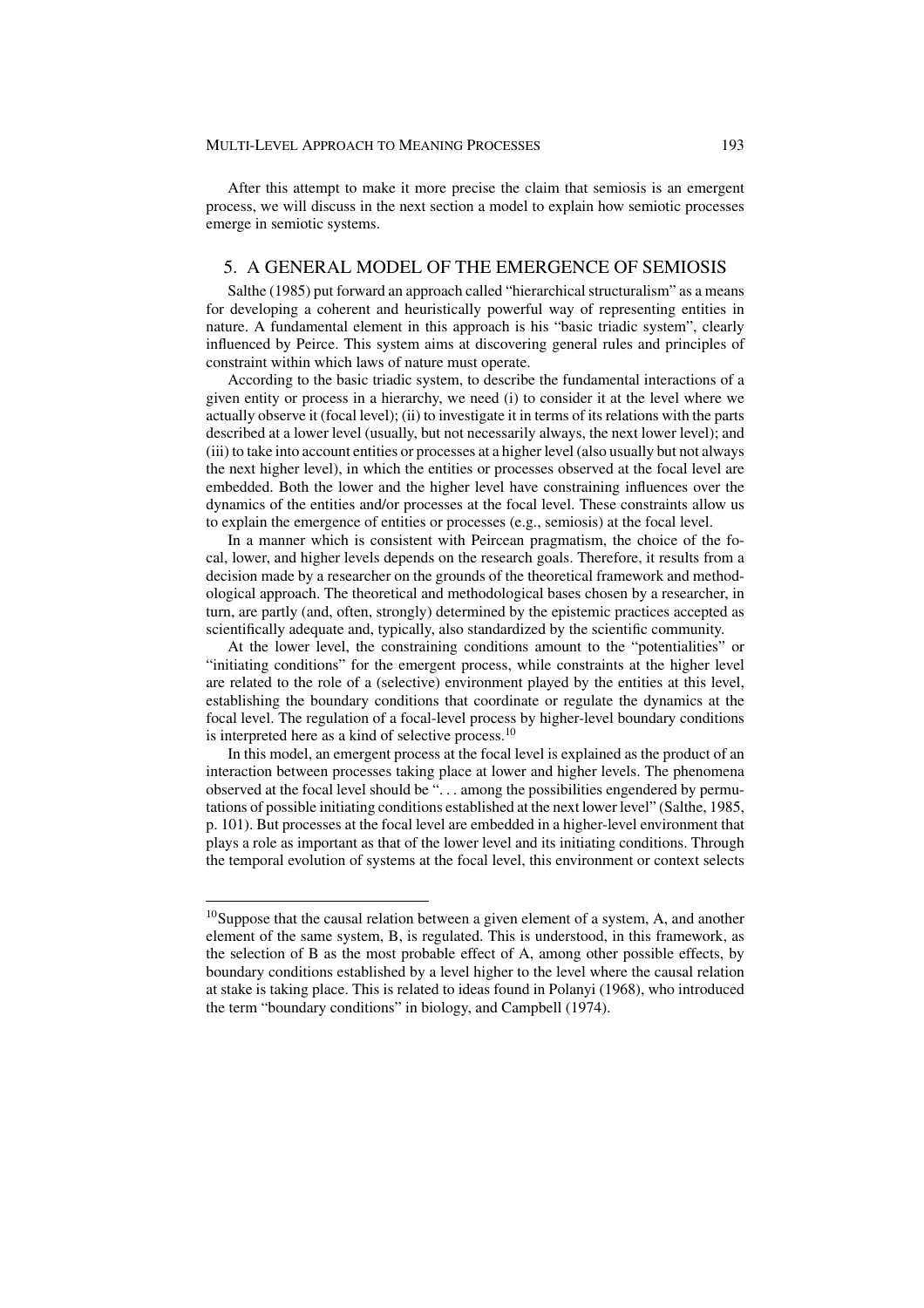among the states potentially engendered by the components those that will be effectively actualized. As Salthe (id. ibid.) puts it, "what actually will emerge will be guided by combinations of boundary conditions imposed by the next higher level".

Semiotic processes at the focal level are described here as chains of triads. We can address, then, the interaction between semiosis at the focal level, potential determinative relations between elements at the lower level (micro-semiotic level), and networks of semiotic processes at the higher level (macro-semiotic level).

The micro-semiotic level concerns relations of determination that may take place within each triad S-O-I. These relations provide the way the elements in a triad are arranged in semiosis. According to Peirce, the interpretant is determined by the object through the mediation of the sign (I is determined by O through S) (MS 318:81). This is a result from two determinative relations: the determination of the sign by the object relatively to the interpretant (O determines S relatively to I), and the determination of the interpretant by the sign relatively to the object (S determines I relatively to O) (see Figure 2).

We consider that, given the relative positions of S, O, and I, a triad  $t_i = (S_i, O_i, I_i)$  can only be defined as such in the context of a chain of triads  $T = \{..., t_{i-1}, t_i, t_{i+1}, ...\}$  (see Gomes *et al.*, 2003, 2005). This is a consequence of an idea discussed above, namely, that semiosis entails the instantiation of chains of triads (See Figure 1).

At the macro-semiotic level, networks of chains of triads which embed the semiotic process at the focal level are described. Focal-level semiosis will emerge as a process through the interaction between micro- and macro-semiotic processes, i.e., between the relations of determination within each triad and the embedment of each individual chain in a whole network of sign processes.

To proceed with the argument, we should consider a distinction made by Peirce as regards the nature of the object:

"We must distinguish between the Immediate Object – i.e., the Object as represented in the sign – and [...] the Dynamical Object, which, from the nature of things, the Sign *cannot* express, which it can only *indicate* and leave the interpreter to find out by *collateral experience*" (CP 8.314. Emphasis in the original. See also EP 2.498).

The immediate object of a sign is the object as it is immediately given to the sign, the dynamical object in its semiotically available form. The dynamical object, in turn, is a real thing which the sign can only indicate, and the interpreter should find out by its experience.

Each chain of triads always indicates the same dynamical object, through a series of immediate objects, as represented in each triad. The potentialities of indicating a dynamical object are constrained by the relations of determination within each triad. That is, the way O determines S relatively to I, and S determines I relatively to O, and then how I is determined by O through S leads to a number of potential ways in which a dynamical object may be indicated in focal-level semiosis, i.e., to a set of potential triadic relations between immediate objects, signs, and interpretants.

When developing such a model, we should also consider a distinction between *potentiality* and *actuality*, introducing the definitions of potential signs, objects, and interpretants. A potential sign is something that *may* be a sign of an object to an interpretant, i.e., it may stand for that object to an interpretant. A potential object is, in turn, something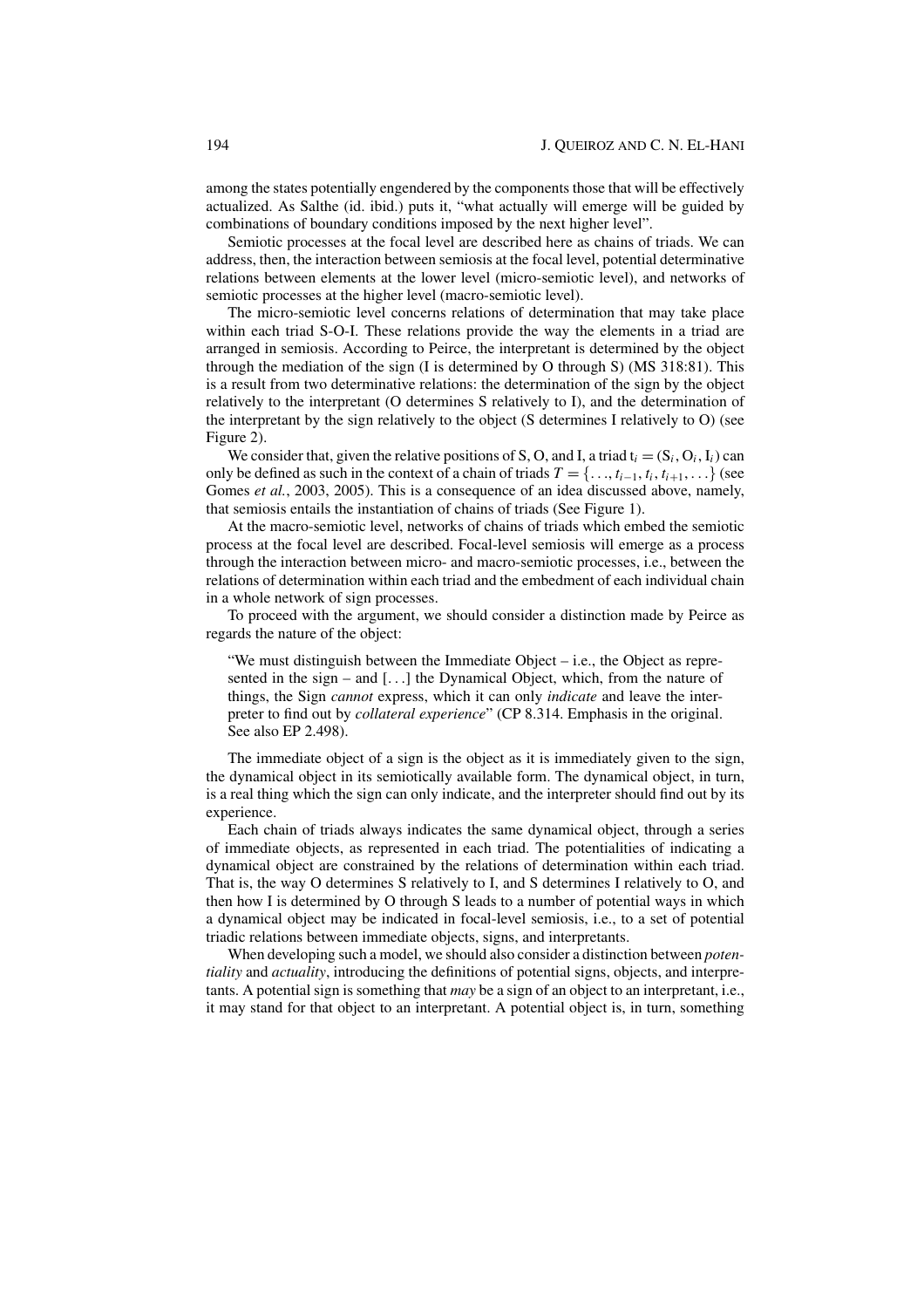#### MULTI-LEVEL APPROACH TO MEANING PROCESSES 195

that *may* be the object of a sign to an interpretant. And, finally, a potential interpretant is something that *may* be the interpretant of a sign, i.e., it may stand for that sign. The micro-semiotic level is the domain of potential signs, objects, and interpretants.

We should consider, then, a whole set *W* of potential determinative relations between these three elements, which can generate, in turn, a set of potential triads. These triads cannot be fixed, however, by the micro-semiotic level, which establishes only the initiating conditions for chains of triads at the focal level. To fix a chain of triads, and, consequently, the individual triads which are defined within its context, boundary conditions established by the macro-semiotic level should also play their selective role, which is required for the actualization of potential chains of triads. After all, according to this model, chains of triads are actualized at the focal level by a selection of those triads that will be effectively actualized amongst those potentially engendered at the microsemiotic level. As we saw above, a triad  $t_i = (S_i, O_i, I_i)$  cannot be defined atomistically, in isolation, but only when embedded within higher-level structures and/or processes, including both chains of triads  $T = \{..., t_{i-1}, t_i, t_{i+1}, ...\}$  and networks of chains of triads  $ST = \{T_1, T_2, T_3, \ldots, T_n\}.$ 

Considering the dynamics of semiotic processes at the focal level, we can say that their temporal evolution is determined by events of actualization of potential chains of triads and potential triads. Triads are actualized, realizing a specific chain at the focal level, through the operation of two constraints. First, potential determinative relations (*initiating conditions*) at the micro-semiotic level constrain the universe of potential chains of triads, given that the whole set *W* of possible determinative relations between potential signs, objects, and interpretants is always smaller than the universe *U* of all potentially existent triads. That is, given the initiating conditions established at the micro-semiotic level, a given chain of triads realized at time *t* will be among the elements of a set  $W = U - x$  of potential chains of triads that might be actualized at *t*. <sup>11</sup> Then, a second kind of constraint acts on the set *W*, namely, *boundary conditions* established by the macro-semiotic level, in the context of which a given chain of triads will be effectively realized. The boundary conditions will select, among all the potential chains of triads which could be realized from the set W of potential determinative relations S-O-I, a specific chain  $T_i = \{..., t_{i-1}, t_i, t_{i+1}, ...\}$  to be actualized at *t*.

It is in this sense that the emergence of semiotic processes at the focal level, in which chains of triads are actualized, is explained in this model as resulting from an interaction between potentialities established by the micro-semiotic level and the selective, regulatory influence of the macro-semiotic level. This model can be applied to iconic, indexical, and symbolic semiotic processes. The crucial difference is that forms will be communicated from objects to interpretants through signs as patterns of similarity, spatiotemporal correlations, and law-like relationships, respectively.

This model also shows that semiotic processes are irreducible because of its nondeducibility, since they depend both on the potential determinative relations between elements in a triad, which cannot be deduced from dyadic relations or from how an

 $11$ By '*x*' we mean here those potentially existent triads which are elements of *U* but are not realizable in a given set of natural worlds, among all the conceivable worlds (which compose a set of all logically possible worlds), and, therefore, are not elements of *W*.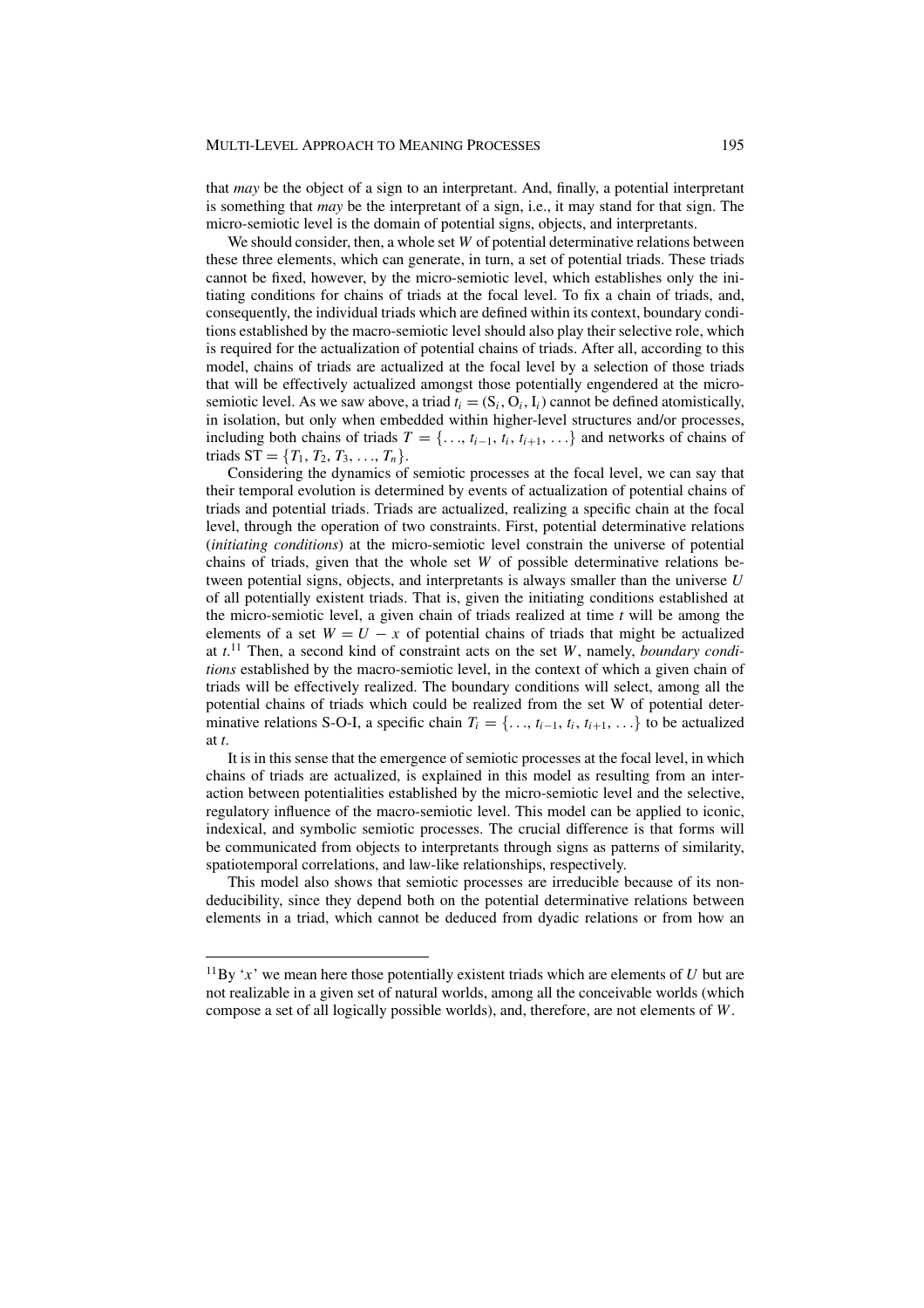element of a triad behaves in itself, and on *boundary conditions established by a network of semiotic processes*.

In this section, our general model of the emergence of semiosis was presented in rather abstract terms. We will now move to a brief but concrete case study which aims at illustrating and further elucidating the basic tenets of the model.

# 6. APPLYING THE MODEL TO INTERPRET A SEMIOTIC PROCESS IN B-CELLS

We previously employed the model presented in the previous section to address some semiotic processes in the genetic information system, namely, transcription and translation (El-Hani *et al.*, 2006, forthcoming). Here, we will not refer to this previous study, but rather move on to a discussion of some basic ideas for applying this model to the investigation of another set of semiotic processes, related to signal-transduction in centrally important cellular processes in the immune system, as, for instance, B-cell activation.

B-cells possess a membrane receptor, the B-cell receptor (BCR), which has two functions in B-cell activation (Pierce, 2002): it initiates signal cascades that result in changes in gene expression patterns in B-cells and other processes involved in activation; and it plays a role in the uptake and processing of antigens to be presented to other key class of cells in the immune system, T-helper cells (see Figure 8).

The semiotic process we wish to briefly analyze here concerns the initiation of step (b) in Figure 8, namely, the transcriptional activation of genes by a signal-transduction cascade triggered by BCR. This process is initiated by the binding of antigens to BCR. The antigen is a sign which stands for something else, say, a virus-infected cell. BCR acts as an interpreting system in the cell membrane, and triggers processes by means of which interpretants are produced inside the B-cell (Figure 9). The intepretant in this case is the phosphorylated state of BCR, which becomes, in turn, itself a sign standing for the virus-infected cell. This generates a new triad, linked to the previous one by the double role played by the phosphorylated state of BCR, which is both the interpretant of a first triad, and a sign of a second triad. The binding of a kinase called Syk (as a signal manager, see Reth & Wienands, 1997) to the phosphorylated BCR makes a specific interpretative process proceed. When Syk is activated, it leads to the activation of another enzyme, phospholipase  $C\gamma$ , which converts the membrane component phosphatidylinositol 4.5biphosphate into the two second messengers diacylglycerol (DAG) and inositol 1,4,5 triphosphate (IP3). DAG recruits and activates the cytosolic protein kinase C (PKC). IP3 binds to receptors on the endoplasmic reticulum, causing the release of  $CA^{2+}$  ions ( Reth & Wienands, 1997). The object is the same, but the interpretant of the second triad is DAG or IP3, depending on which signal-transduction cascade we are modeling. Now, DAG and IP3 stand for the virus-infected cell, and act as signs to a subsequent triad. In these terms, the signal-transduction cascades correspond to particular semiotic processes, interpreted in accordance with our model as chains of triads at the focal level which indicates the same dynamic object throughout.

This process can be analyzed in more detail, as sketched above, or seen from a global view. From this latter standpoint, we can analyze the overall result of the semiotic process at stake as a triad including the antigen as a sign, the virus-infected cell as an object, and the activation of a particular set of genes through a signal-transduction cascade as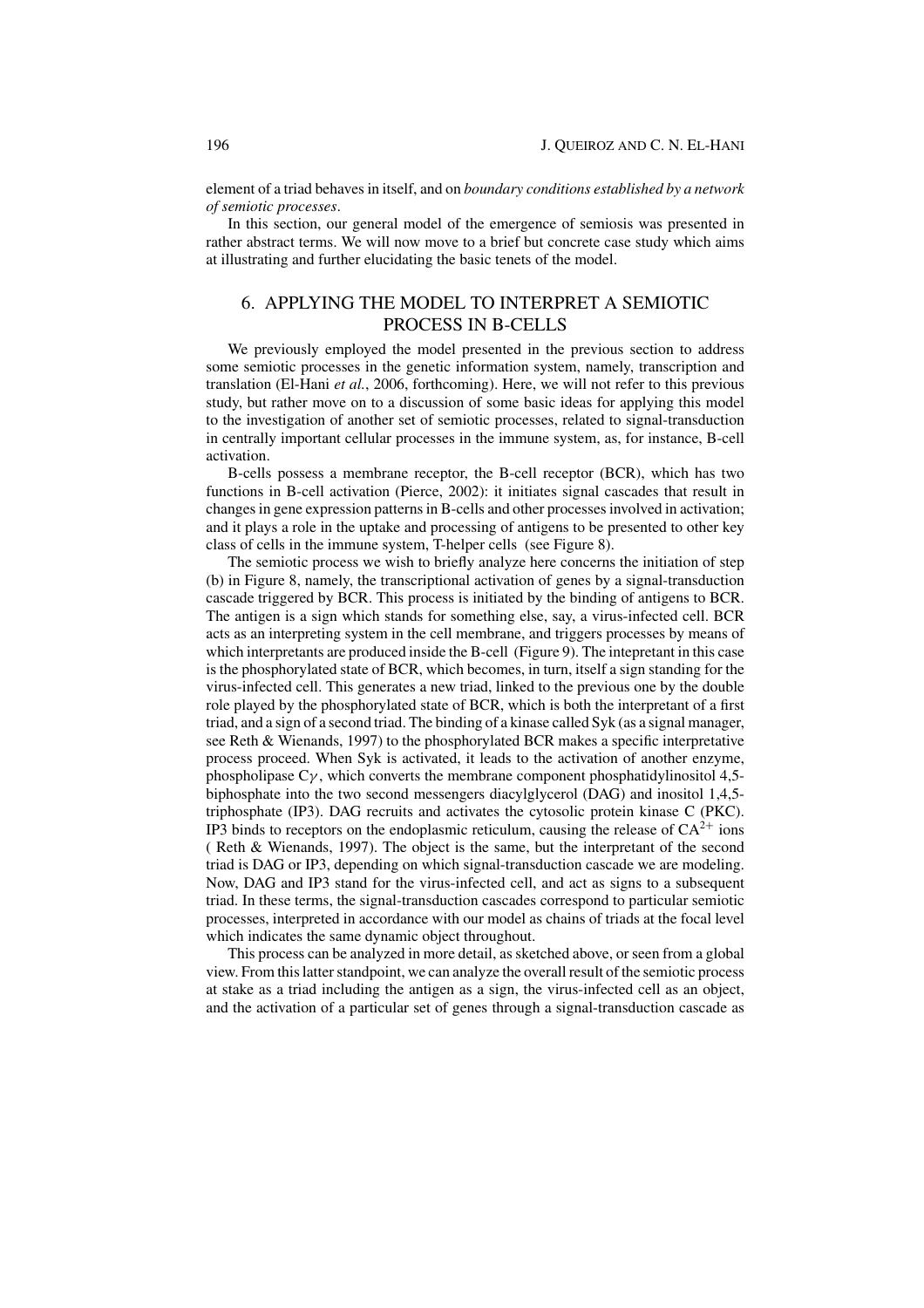

**Figure 8.** The functions of BCR in B-cell activation. Following antigen binding (a), the B-cell receptor (BCR) triggers a signal-transduction cascade (b), which regulates the transcription of genes associated with B-cell activation. BCR is internalized (c) and either degraded (d) or trafficked to an intracellular compartment (MIIC) (e), where complexes containing the antigen bound to BCR are formed. These complexes are transported to the cell surface, where they are recognized by the T-cell receptor (TCR) of T-helper cells (f), leading to T-cell activation (g), by triggering another signal-transduction cascade. The activated T cell provides 'help' to the B cell, leading to full B-cell activation (h). Ig, immunoglobulin. (From Pierce, 2002).

an interpretant. We regard this sign process as an indexical one, since the antigen (as a sign) and the virus-infected cell (as the object of that sign) are connected through a physical (indeed, causal) correlation. Therefore, the form which is communicated from the object to the interpretant through the sign in this semiotic process is a general physical (causal) correlation between a virus-infected cell and the presence of a given antigen in its surface.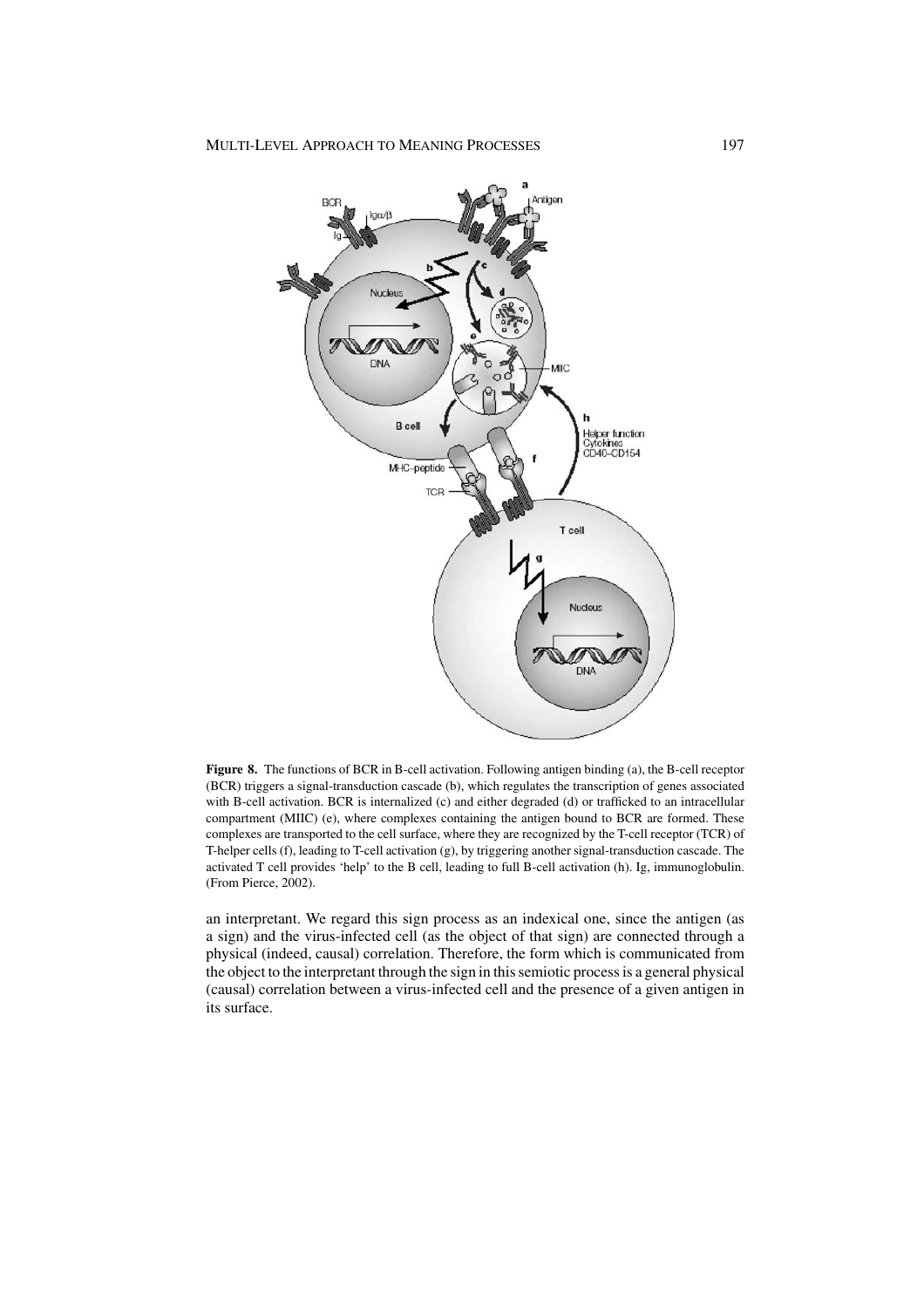

**Figure 9.** Model of the initiating events in the signal-transduction cascade leading to B-cell activation. In resting B cells, BCR is excluded from membrane domains which concentrate an enzyme which catalyzes phosphorylation reactions, the Src-family kinase Lyn. In the absence of antigen, the BCR monomer has a weak affinity for the membrane domains, but antigen binding makes BCR molecules associate with each other, increasing affinity for the domains. Stable residency in the domains results in association with Lyn, which phosphorylates the BCR, recruiting another kinase, named Syk, and initiating the signaling cascade. (From Pierce, 2002).

The micro-semiotic level amounts to the potential relations between signs, objects, and interpretants in the B-cell and its environment. For instance, a given antigen is a potential sign for a virus-infected cell while it is not recognized and bound by BCR. When this binding takes place, an actualization process begins, by means of which that potential sign will become a sign in effective action, standing for a virus-infected cell to the immune system, which will use this sign as a mediating element in the interpretation of its environment, and this, in turn, may eventually lead to the protection of the organism from some virus disease. A particular gene expression pattern at the B-cell genome can be treated, in turn, as a potential interpretant, which will be actualized as a result of a signaling cascade initiated by the antigen, as a sign.<sup>12</sup>

The macro-semiotic level, in turn, corresponds to a network of signaling processes which are ultimately involved in B-cell activation. To explain it in a more precise way, we should consider two features. The first is shown in Figure 10. As explained above, in our model the macro-semiotic level amounts to a network of chains of triads in which a particular chain (a particular semiotic process) is embedded. Notice, first, that initiation of signaling in the BCR pathway in B-cell activation is not triggered by one BCR molecule alone, but rather by several molecules in a quite organized manner (Figure 10).

 $12$  For more details on the interpretation of gene expression as a passage from potentiality to actuality, see El-Hani *et al.* (forthcoming[a,b]).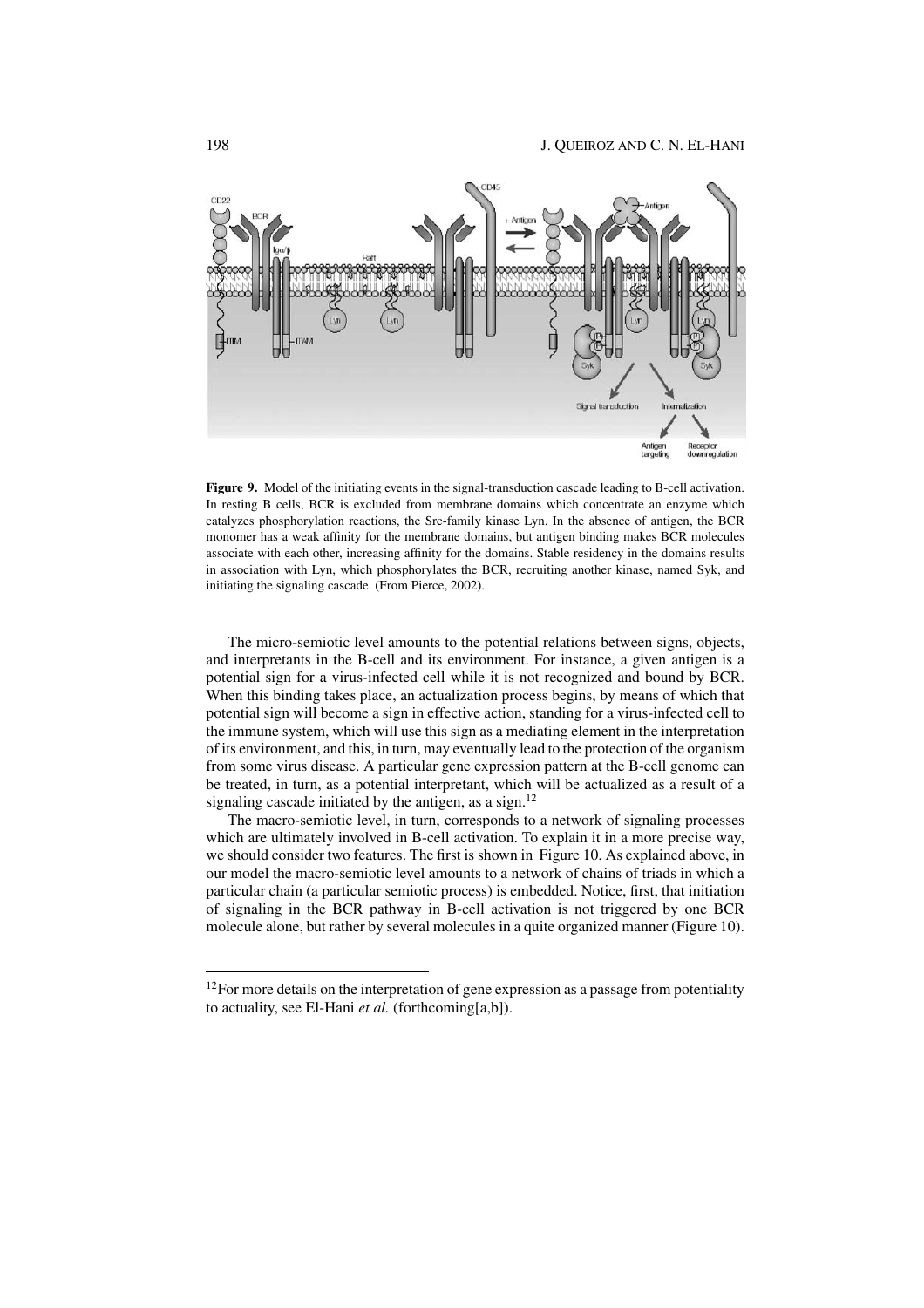

**Figure 10.** Initiation of signaling by several BCR molecules. In resting B cells, the B-cell receptor (BCR) is excluded from membrane domains (a). After antigen binding, BCR associates with membrane domains, as shown in Figure 9 (b). The above figure shows, in turn, that several signal-transduction cascades are initiated at the same time. Signaling is initiated in membrane domains, leading to the assembly of signaling complexes. The initiation of signaling promotes a clustering of the membrane domains (c). Clustering continues as the clustered domains are moved to one pole of the cell (d). (From Pierce, 2002).

Therefore, it is not the case that only one chain of triads, i.e., one semiotic process, will lead to B-cell activation. Rather, several signal-transduction cascades will occur at the same time, each corresponding to a semiotic process, and ultimately leading to the actualization of a set of genes involved in B-cell activation.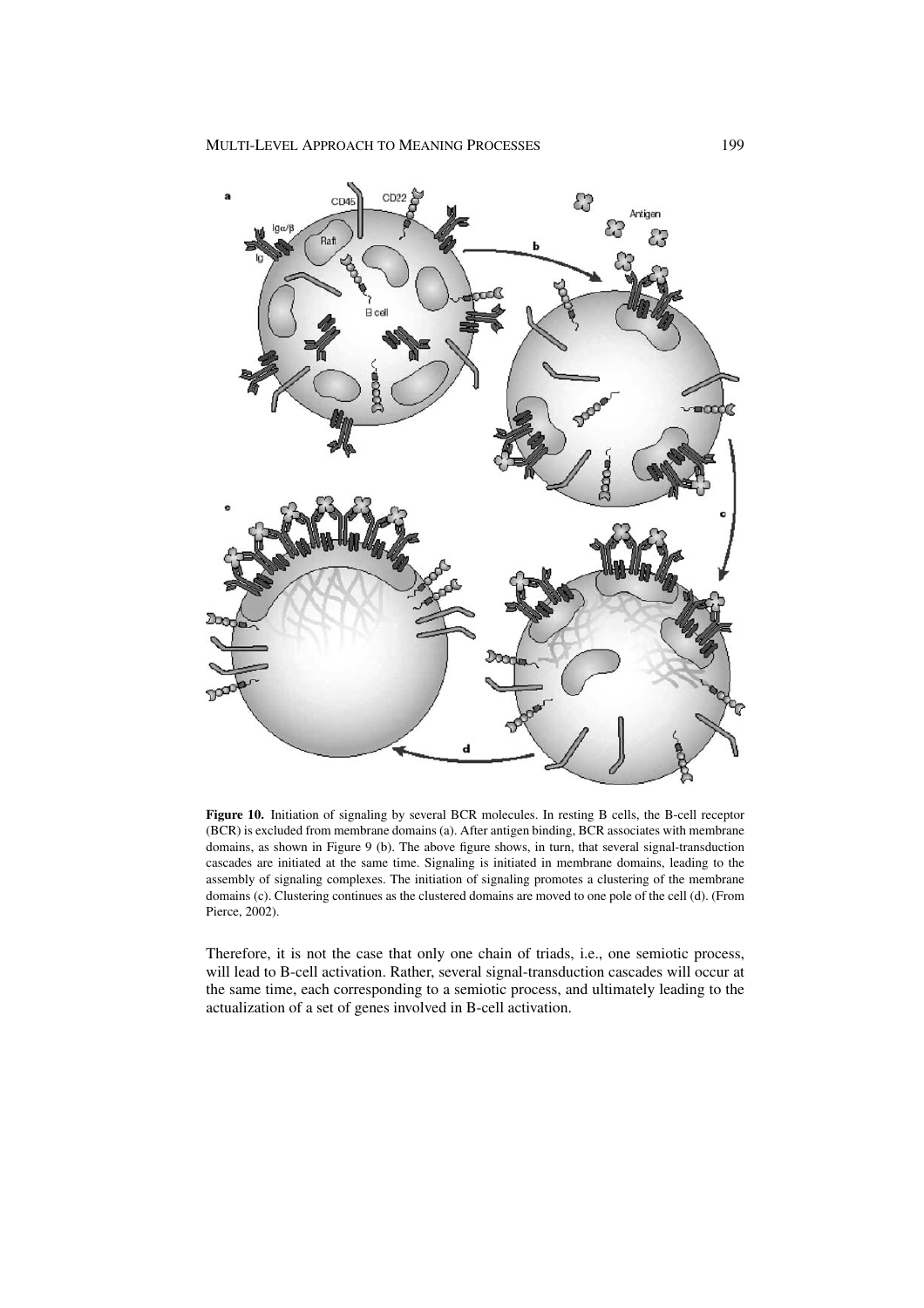

**Figure 11.** Intracellular signaling pathways initiated by cross-linking of B-cell receptors by antigen (From Goodridge & Harnett, 2005).

But we should go beyond this feature, since one might counter-argue by saying that it does not really correspond to a network of signaling processes, and could be rather described as a series of linear, unconnected chains of triads. Although it is beyond the scope of this paper to analyze the several steps in it, Figure 11 intends to show that there is indeed a network of signaling processes involved in the B-cell antigen receptor pathway, since several intracellular signal-transduction cascades are triggered by crosslinking of BCR by antigens. After the activated BCR complex is formed, a signaling scaffold forms around it with recruitment of adaptors and other signaling proteins. This will trigger the activation of several different cascades, including MAP kinase, PI3K and PLC- $\gamma$  pathways, among others. These pathways will lead to changes in the gene expression pattern in the B-cell, B-cell survival and proliferation (Goodridge & Harnett, 2005). What our model suggests is that a macro-semiotic environment selects among the potential signaling pathways that can be triggered by BCR, specific signaling pathways to be initiated by particular signal managers (Reth & Wienands, 1997).

In accordance with the model developed here, the actualization of chains of triads corresponding to each signal-transduction cascade can be treated as an emergent process resulting from an interaction between initiating conditions at a micro-semiotic level containing potential signs (antigens), objects (non-self entities in an organism, to which its immune system can respond), and interpretants (particular gene expression patterns in the B-cell genome), and boundary conditions established by a network of signaling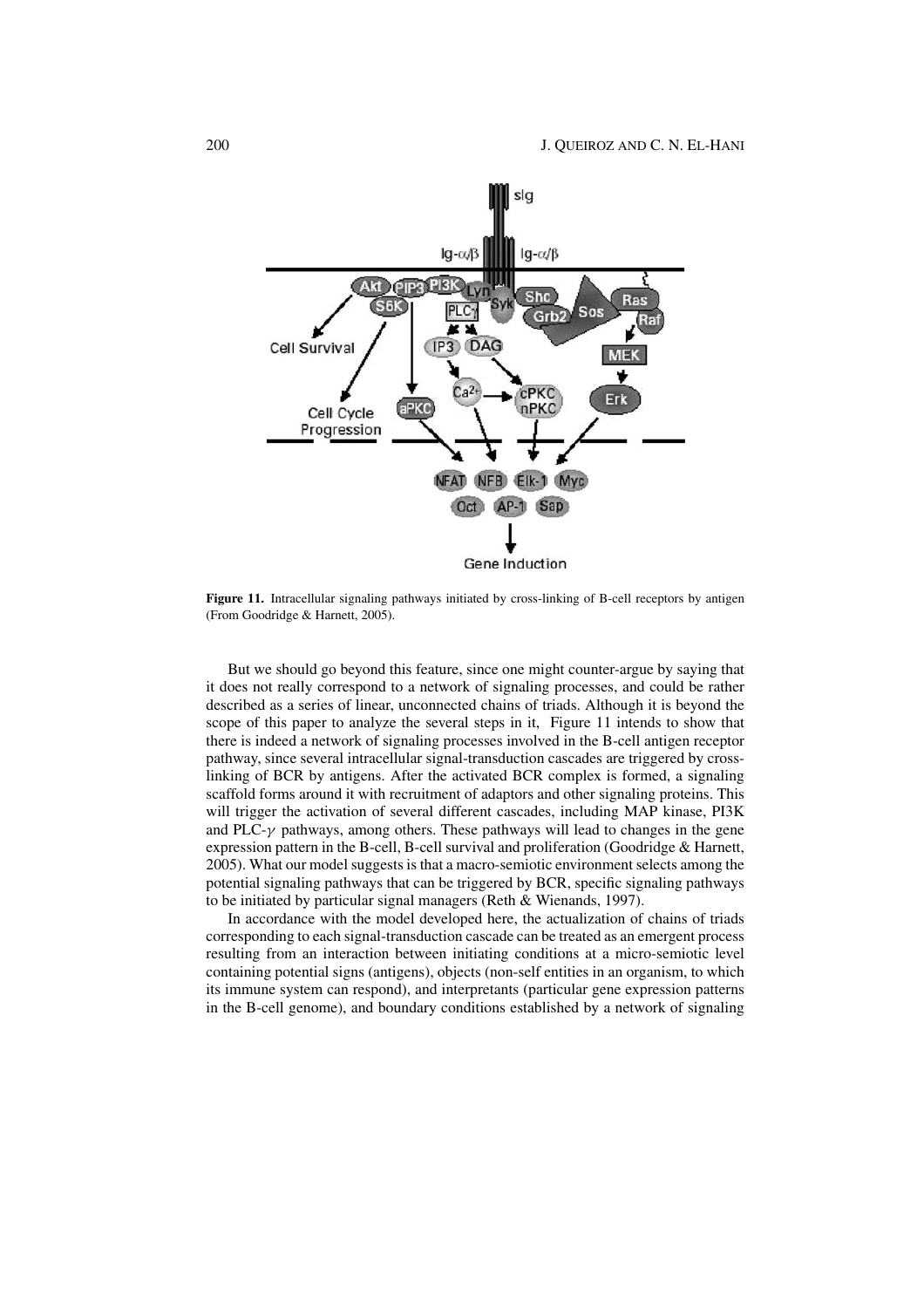#### MULTI-LEVEL APPROACH TO MEANING PROCESSES 201

events at a macro-semiotic level, both within and between particular cells in the immune system.

Our intention here was just to offer some basic ideas for applying the model explained above to semiotic processes in the immune system. This is a biological system particularly suitable to semiotic analyses. After all, the immune system is a recognition apparatus, and, thus, has necessarily to play an interpretative role. This analysis will be extended in future works. For the moment being, we hope this section provided some insight into the heuristic role of the model developed here in the analysis of specific semiotic processes.

The general ideas involved in the model of the emergence of semiosis presented in this paper are shown in Figure 12, using the analysis of signal-transduction in B-cell activation as an example.

#### 7. CONCLUSION

In this paper, we examined some theoretical constraints one must consider to clearly describe the dynamics responsible for the emergence of semiosis in an evolutionary and developmental scenario. We drew on Salthe's hierarchical structuralism to propose a model to explain the emergence of semiosis in semiotic systems. According to this model, semiosis is conceived as a systemic process at a focal level, in which chains of triads are instantiated as a result of the interaction between potentialities established by a micro-semiotic level (initiating conditions) and the regulatory, selective influence of a macro-semiotic level (boundary conditions).

We believe this model can play a heuristic role in the development of explanations for specific semiotic processes, as we illustrated by advancing some ideas about a semiotic process in the immune system, namely, B-cell activation. Researchers in philosophy of biology and theoretical biology often face an important question when addressing empirical scientists: after all, what contribution do all these concepts, theories and models bring to our understanding of living systems?<sup>13</sup> The treatment of the B-cell activation process presented above has not generated new hypotheses yet (even though this is an important result to seek in the future). But we consider that there is another role for theoretical treatments, namely, to offer new explanations to biological concepts, a task which is particularly important when there are gaps in the conceptual structure of biology. This science has been swamped by information talk since the 1950s (see, e.g., Kay, 2000), but there is no established theoretical framework to deal with concepts related to this talk, such as information itself, or code, or signaling, for that matter. We see the present paper as an attempt to contribute to a clearer understanding of what we can mean by treating mechanistic relations in a cell as signaling pathways and networks. To mean something clear and precise, we should embed these notions in a proper theoretical framework. Peircean semiotics is an important candidate to this framework, and we should strive for addressing it, as we attempted to do in this paper.

<sup>&</sup>lt;sup>13</sup>Two referees who examined our paper raised this relevant issue. As Cariani (personal communication) comments, it is always a difficult and provocative question to answer.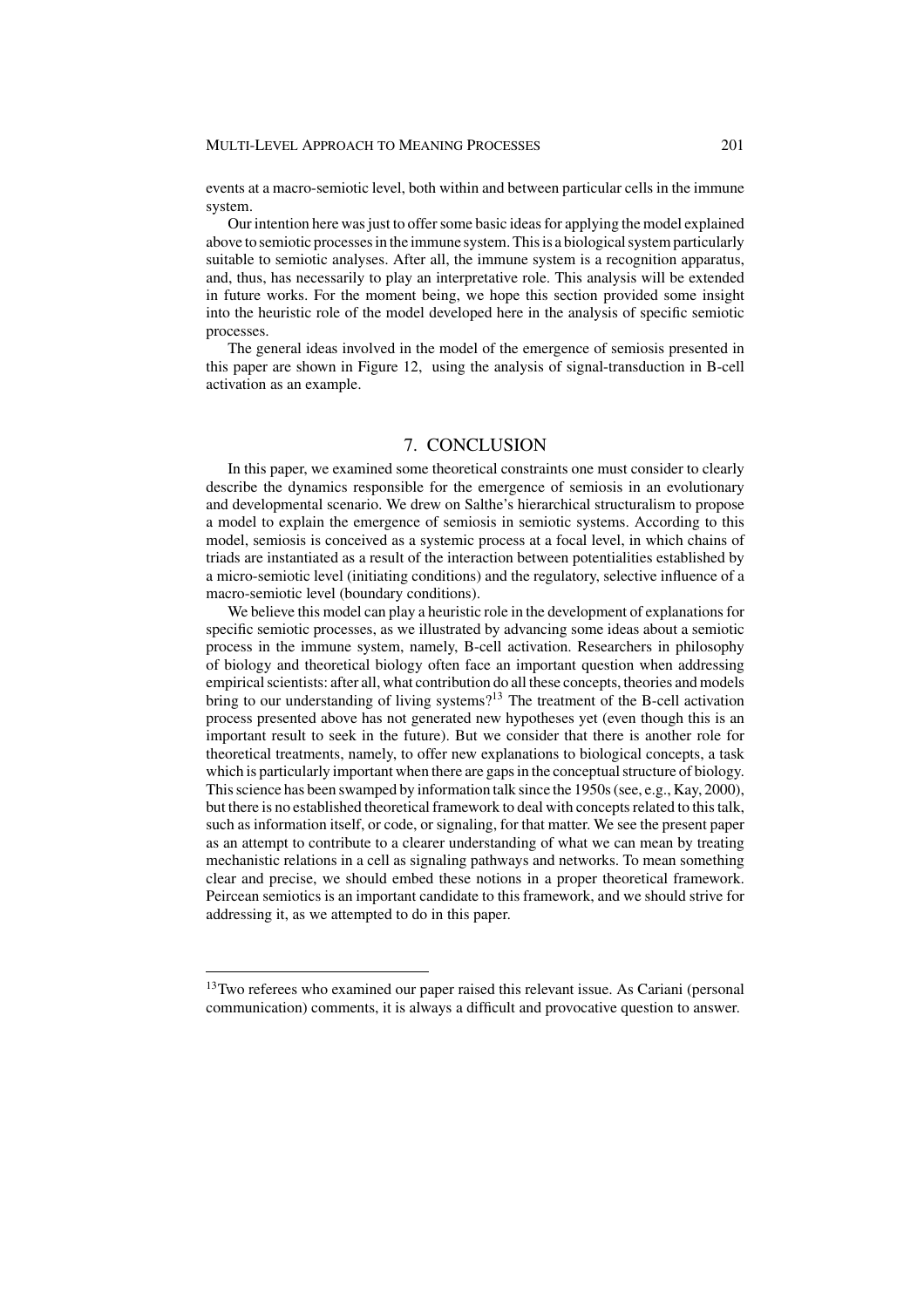

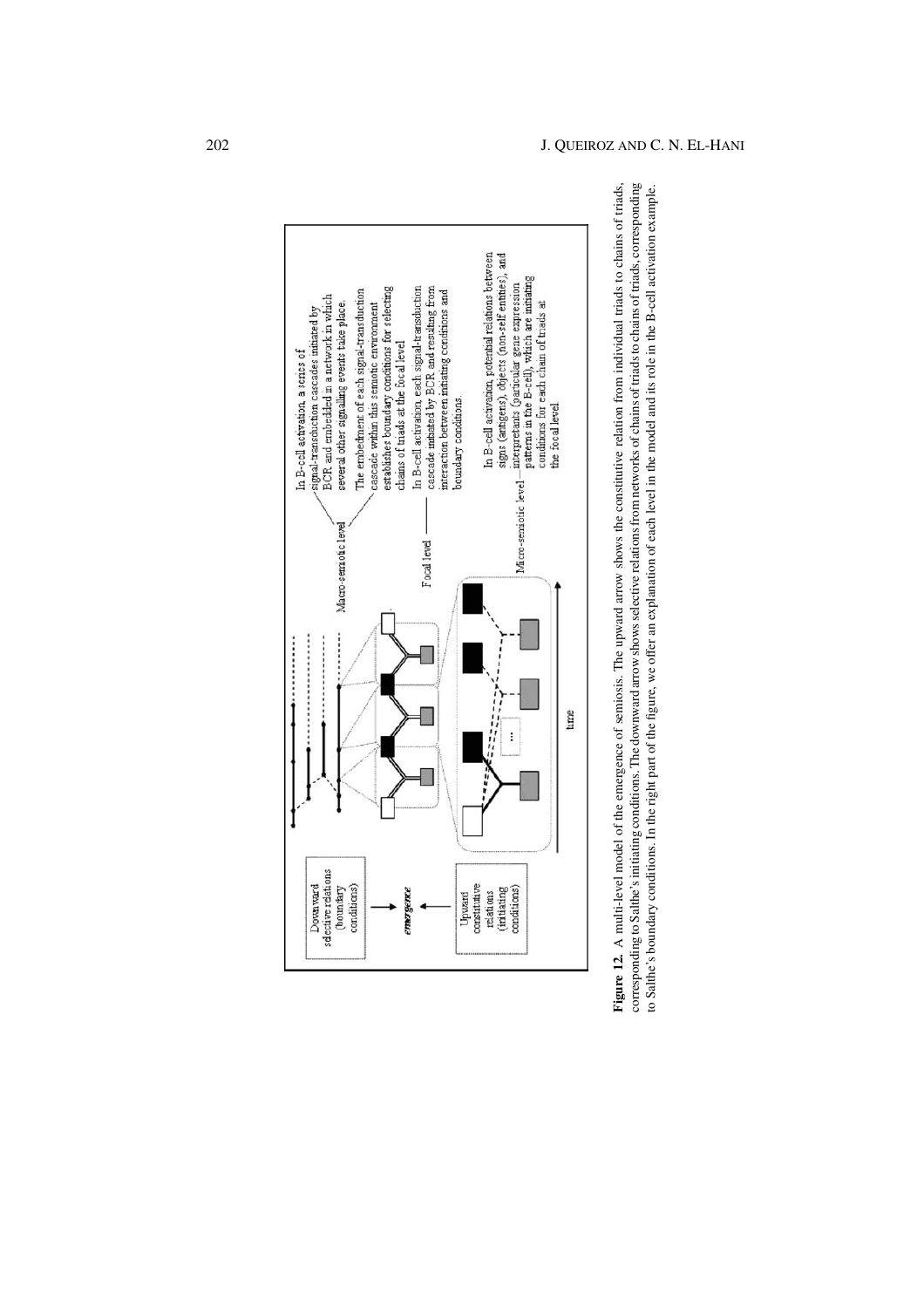# ACKNOWLEDGEMENTS

We are indebted to Tony Chemero, Peter Cariani, and anonymous reviewers of our paper for his insightful comments, which were very helpful in the preparation of the final manuscript. J.Q. thanks The State of São Paulo Research Foundation (FAPESP). C.N.E.H. thanks the Brazilian National Research Council (CNPq).

## **REFERENCES**

Adami, C. (2002). What is complexity? Bioessays 24: 1085–1094.

Adami, C. (2004). Information theory in molecular biology. Physics of Life Reviews 1: 3–22.

- Banathy, B.A. (1998). An information typology for understanding living systems. BioSystems 46: 89–93.
- Bedau, M. (2002). Downward causation and autonomy of weak emergence. Principia 6(1): 5–50.
- Bergman, M. (2000a). Reflections on the role of the communicative sign in semeiotic. Transactions of the Charles S. Peirce Society: A Quarterly Journal in American Philosophy, Spring, XXXVI(2): 225–254.
- Bergman, M. (2000b). Meaning and Mediation: Toward a communicative interpretation of Peirce's theory of signs. Yliopistopaiano, Helsinki.
- Blitz, D. (1992). Emergent Evolution: Qualitative Novelty and the Levels of Reality. Kluwer, Dordrecht.
- Boogerd, F.C., F.J. Bruggeman, R.C. Richardson, A. Stephan and H. Westerhoff (2005). Emergence and its place in nature: A case study of biochemical networks. Synthese 145(1): 131–164.
- Campbell, D.T. (1974). Downward Causation in Hierarchically Organised Biological Systems. In: Ayala, F. and Dobzhansky, Th. (Eds.). Studies in the Philosophy of Biology: Reduction and Related Problems, pp. 179–186. University of California Press, Berkeley.
- Cariani, P. (1989). On the Design of Devices with Emergent Semantic Functions, PhD Dissertation, Department of Systems Science, State University of New York, Binghamton.
- Cariani, P. (1991). Emergence and Artificial Life, Artificial Life II, In: Langton, C., Taylor, C., Farmer, J.D. and Rasmussen, S. (Eds.). SFI Studies in the Sciences of Complexity, Proc. Vol. X, pp. 775–797. Addison-Wesley, Redwood City, CA.
- Cariani, P. (1998). Towards an evolutionary semiotics: The emergence of new sign-functions in organisms and devices. In: Van de Vijver, G., Salthe, S. and Delpos, M. (Eds.). Evolutionary Systems, Kluwer, Dordrecht, Holland, pp. 359–377.
- Caro, M. and D. MacArthur (Eds.) (2004). Naturalism in Question. Harvard University Press, Cambridge-MA.
- Cheney, D.L. and R. Seyfarth (1990). How Monkeys See the World. University of Chicago Press, Chicago.
- Deacon, T. (1997). The Symbolic Species: The Co-evolution of Language and the Brain. W.W. Norton & Company.
- Deacon, T. (1999). Memes as signs. The Semiotic Review of Books 10(3): 1–3.
- De Tienne, A. (2003). Learning qua semiosis. S.E.E.D. Journal Semiotics, Evolution, Energy, and Development (3): 37–53. (available at http://www.library.utoronto.ca/see/pages/ SEED Journal.html).
- El-Hani, C.N. (2002). On the reality of emergents. Principia 6(1): 51–87.
- El-Hani, C.N. and J. Queiroz (2005). Modos de irredutibilidade das propriedades emergentes, Scientiae Studia 3(1): 9–41.
- El-Hani, C.N., J. Queiroz and C. Emmeche (2006). A semiotic analysis of the genetic information system. Semiotica 160(1/4): 1–68.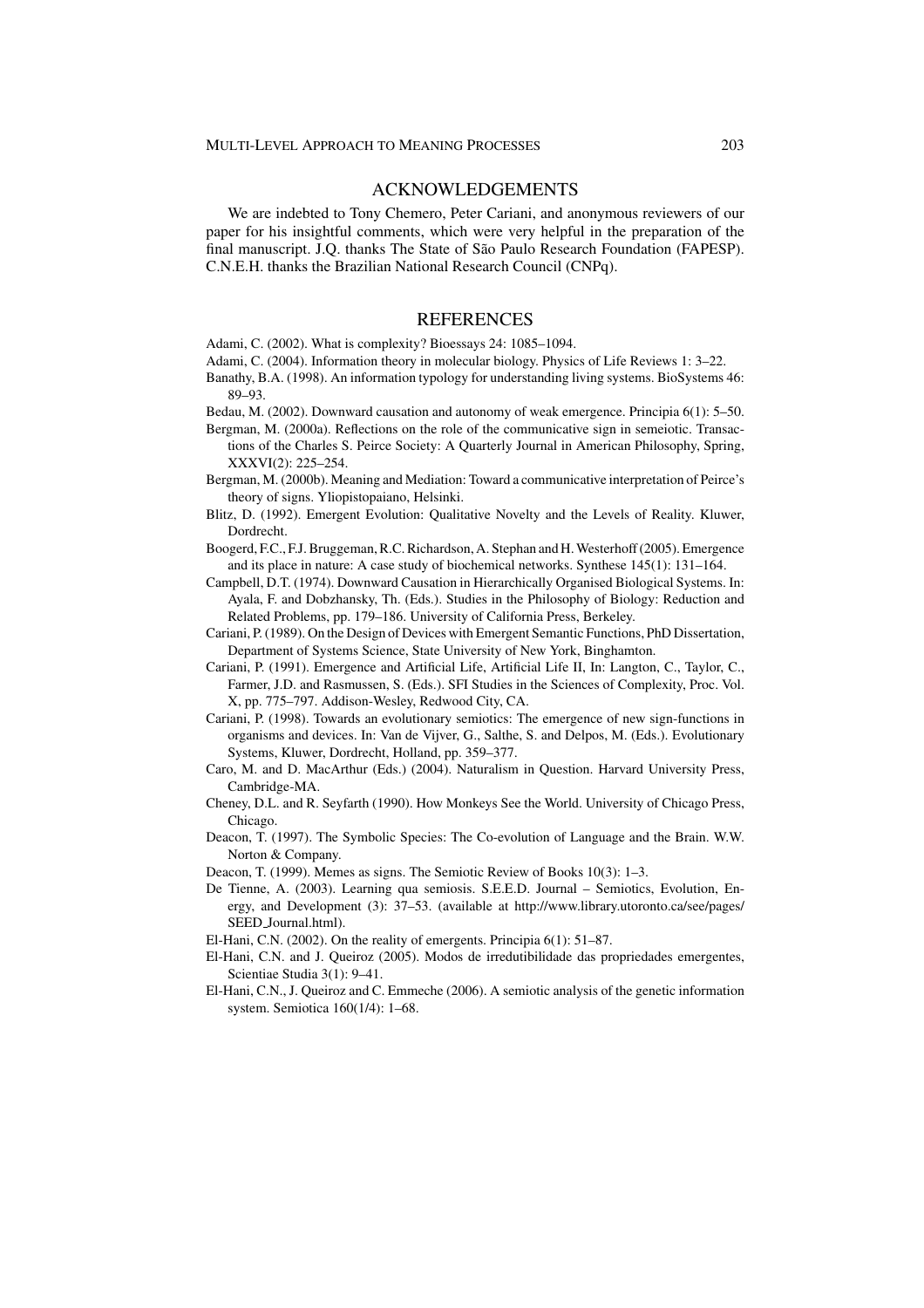- El-Hani, C.N., J. Queiroz and C. Emmeche (forthcoming [a]). Genes, Information, and Semiosis. Tartu University Press (Tartu Semiotics Library), Tartu.
- Emmeche, C. (1991). A semiotical reflection on biology, living signs and artificial life. Biology & Philosophy 6(3): 325–340.
- Emmeche, C. (1994). The Garden in the Machine: The Emerging Science of Artificial Life. Princeton University Press, Princeton.
- Emmeche, C. (1997). Defining Life, Explaining Emergence, On-line: http://www.nbi.dk/ ∼emmeche/ (Published in two parts as: Emmeche, C. 1997. Autopoietic Systems, Replicators, and the Search for a Meaningful Biologic Definition of Life, Ultimate Reality and Meaning 20: 244–264; Emmeche, C. 1998. Defining Life as a Semiotic Phenomenon, Cybernetics & Human Knowing 5: 3–17).
- Emmeche, C. (2003). Causal processes, semiosis, and consciousness. In: Seibt, J. (Ed.). Process Theories: Crossdisciplinary Studies in Dynamic Categories, Kluwer, Dordrecht. pp. 313– 336.
- Emmeche, C. and J. Hoffmeyer (1991). From language to nature the semiotic metaphor in biology. Semiotica 84(1/2): 1–42.
- Fetzer, J.H. (1988). Signs and Minds: An Introduction to the Theory of Semiotic Systems. In: Fetzer, J. (Ed.). Aspects of Artificial Intelligence, pp. 133–161. Dordrecht, The Netherlands.
- Fetzer, J.H. (1997). Thinking and computing: Computers as special kinds of signs. Minds and Machines 7: 345–364.
- Freadman, A. (2004). The Machinery of Talk Charles Peirce and the Sign Hypothesis. Stanford University Press, Stanford.
- Gregersen, N.H. (Eds.) (2003). From Complexity to Life: On the Emergence of Life and Meaning. Oxford University Press, Oxford.
- Gomes, A., R. Gudwin and J. Queiroz (2003). Towards Meaning Processes in Computers from Peircean Semiotics. S.E.E.D. Journal – Semiotics, Evolution, Energy, and Development 3(2): 69–79. On line: http://www.library.utoronto.ca/ see/pages/SEED Journal.html.
- Gomes, A., R. Gudwin and J. Queiroz (2005). Meaningful Agents: A Semiotic Approach. In: Thompson, C. and Hexmoor, H. (Eds.). Proceedings of the International Conference on Integration of Knowledge Intensive Multi-Agent Systems – Modeling, Evolution, and Engineering, Waltham, MA; IEEE Systems, Man and Cybernetics Society 1: 399– 404.
- Goodridge, H.S. and M.M. Harnett (2005). Introduction to immune signalling. Parasitology 130: S3–S9.
- Hoffmeyer, J. (1996). Signs of Meaning in the Universe. Indiana University Press, Bloomington, IN.
- Hookway, C. (2002). Truth, Rationality, and Pragmatism Themes from Peirce. Oxford University Press, Oxford.
- Houser, N., D. Roberts and J. Evra (Eds.) (1997). Studies in the Logic of Charles Sanders Peirce. Indiana University Press, Indiana.
- Hulswit, M. (2001). Semeiotic and the cement of the universe: A Peircean process approach to causation. Transactions of the Charles S. Peirce Society: A Quarterly Journal in American Philosophy, Summer, XXXVII(3): 339–363.
- Jablonka, E. (1994). Inheritance systems and the evolution of new levels of individuality. Journal of Theoretical Biology 170: 301–309.
- Jablonka, E. (2002). Information: Its interpretation, its inheritance, and its sharing. Philosophy of Science 69: 578–605.
- Jablonka, E. and E. Szathmáry (1995). The evolution of information storage and heredity. Trends in Ecology and Evolution 10: 206–211.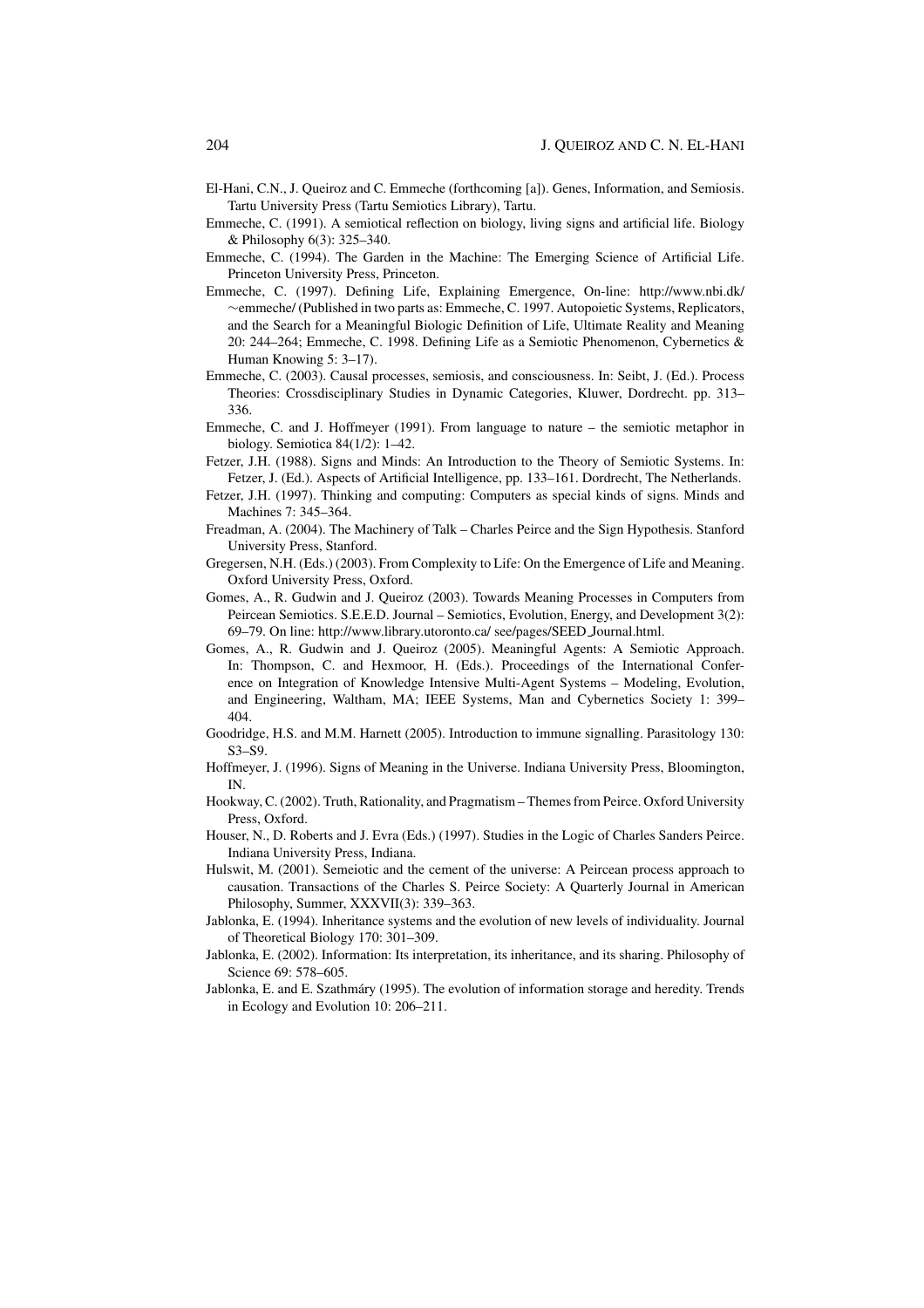- Jablonka, E., M.J. Lamb and E. Avital (1998). 'Lamarckian' mechanisms in Darwinian evolution. Trends in Ecology and Evolution 13: 206–210.
- Kay, L.E. (2000). Who Wrote the Book of Life? A History of the Genetic Code. Stanford University Press, Stanford.
- Kim, J. (1998). Mind in a Physical World: An Essay on the Mind-Body Problem and Mental Causation. MIT Press, Cambridge, Mass., and London.
- Levine, J. (1983). Materialism and qualia: The explanatory gap. Pacific Philosophical Quarterly 64: 354–361.
- Maynard Smith, J. (2000). The concept of information in Biology. Philosophy of Science 67(2): 177–194.
- Maynard Smith, J. and E. Szathm´ary (1995). The Major Transitions in Evolution. W.H. Freeman, Oxford.
- Maynard Smith, J. and E. Szathmáry (1999). The Origins of Life: From the Birth of Life to the Origins of Language. Oxford University Press, Oxford.
- Noble, W. and I. Davidson (1996). Human Evolution, Language and Mind. Cambridge University Press.
- Nolfi, S. (2002). Power and limits of reactive agents. Neurocomputing 49: 119–145.
- Nöth, W. (1994). Origin of semiosis. Sign Evolution in Nature and Culture. Mouton De Gruyter, Berlin.
- Nöth, W. (2004). Semiogenesis in the evolution from nature to culture. In: Alac, M. and Violi, P. (Eds.). In the Beginning: Origins of Semiosis, Brepols, Turnhout. pp. 69–82.
- Oyama, S. (2000). The Ontogeny of Information: Developmental Systems and Evolution, (2nd Ed). Cambridge University Press, Cambridge.
- Peirce, C.S. (EP1, EP2). The Essential Peirce. Selected Philosophical Writings, Vol. 1 (1867–1893) (ed. by Houser, N. and Kloesel, C.). vol. 2 (1893–1913) (ed. by the Peirce Edition Project). Bloomington and Indianapolis: Indiana University Press, 1992 and 1998.
- Peirce, C.S. (1931–1935). The Collected Papers of Charles Sanders Peirce. Electronic edition reproducing Vols. I–VI [Hartshorne, C. and Weiss, P. (Eds.). Cambridge: Harvard University Press, 1931–1935], Vols. VII–VIII [A.W. Burks (Ed.), same publisher, 1958]. Charlottesville: Intelex Corporation.
- Peirce, C.S. (1967). In: Robin, R.S. (Ed.). Annotated Catalogue of the Papers of Charles S. Peirce. The University of Massachusetts Press, Massachusetts.
- Pierce, S.K. (2002). Lipid rafts and B-cell activation. Nature Reviews Immunology 2: 96–105.
- Pietarinen, A. (2005). Signs of Logic : Peircean Themes on the Philosophy of Language, Games, and Communication (Synthese Library, Vol. 329). Springer, Netherlands.
- Polanyi, M. (1968). Life's irreducible structure. Science 160:1308–1312.
- Queiroz, J. (2004). Semiose Segundo C.S. Peirce. EDUC, São Paulo.
- Queiroz, J. and C.N. El-Hani (2006). Semiosis as an emergent process. Transactions of the Charles Sanders Peirce Society 42(1): 78–116.
- Queiroz, J. and S. Ribeiro (2002). The biological substrate of icons, indexes and symbols in animal communication: A neurosemiotic analysis of Vervet monkey alarm-calls. In: Shapiro, M. (Ed.). The Peirce Seminar Papers – The State of the Art, Berghahn Books, New York, Vol. 5, pp. 69–78.

Ransdell, J. (1977). Some leading ideas of Peirce's semiotic. Semiotica 19(3/4):157–178.

- Rescher, N. (1996). Process Metaphysics: An Introduction to Process Philosophy. State University of New York Press, New York.
- Reth, M. and J. Wienands (1997). Initiation and processing of signals from the B cell antigen receptor. Annual Review of Immunology 15: 453–479.
- Roederer, J. (2005). Information and its Role in Nature. Springer Verlag, Berlin.